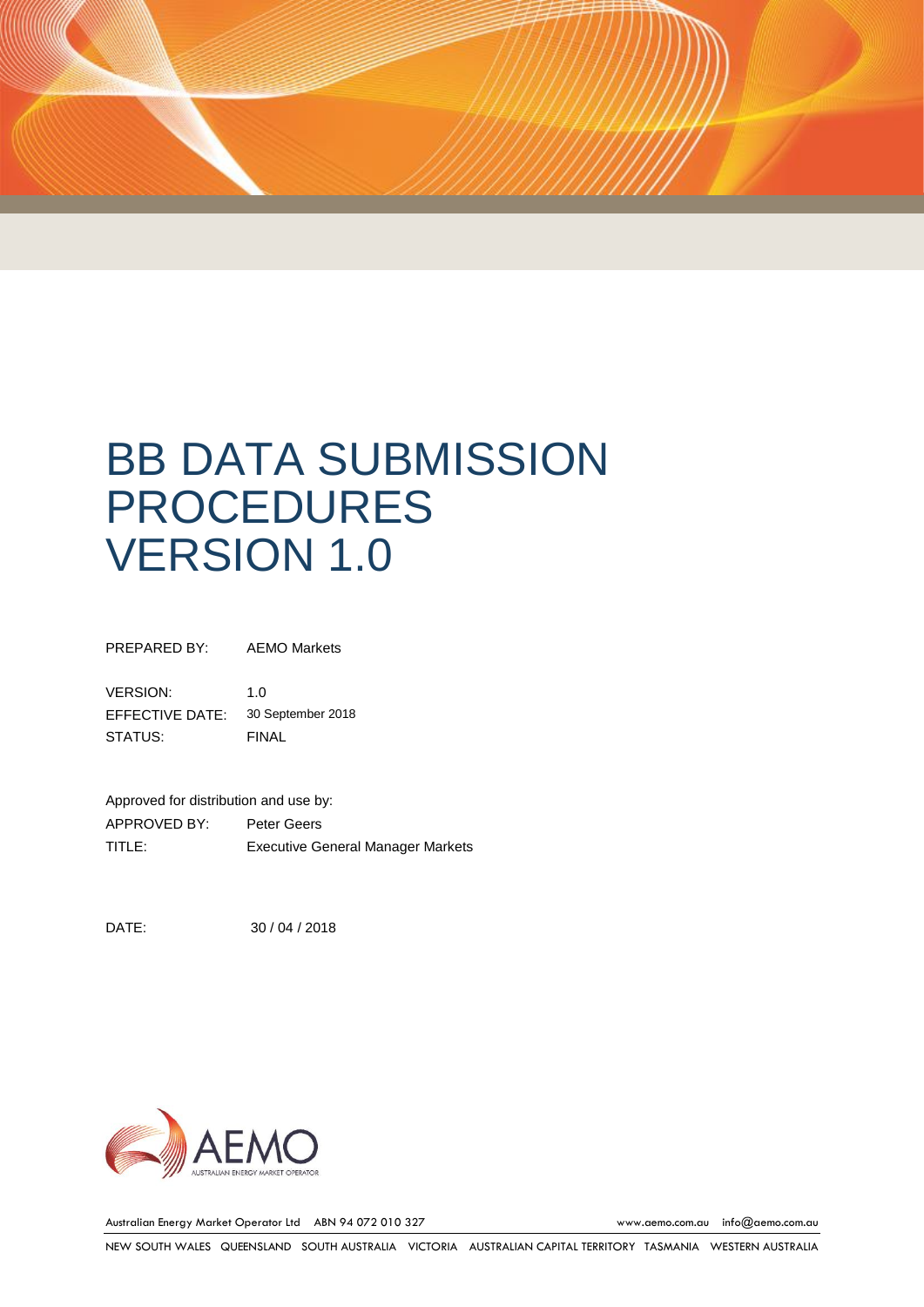

# **VERSION RELEASE HISTORY**

| <b>Version</b>          | <b>Effective</b><br><b>Date</b> | <b>Summary of Changes</b> |
|-------------------------|---------------------------------|---------------------------|
| $\overline{\mathbf{A}}$ | 30<br>September<br>2018         | First issue               |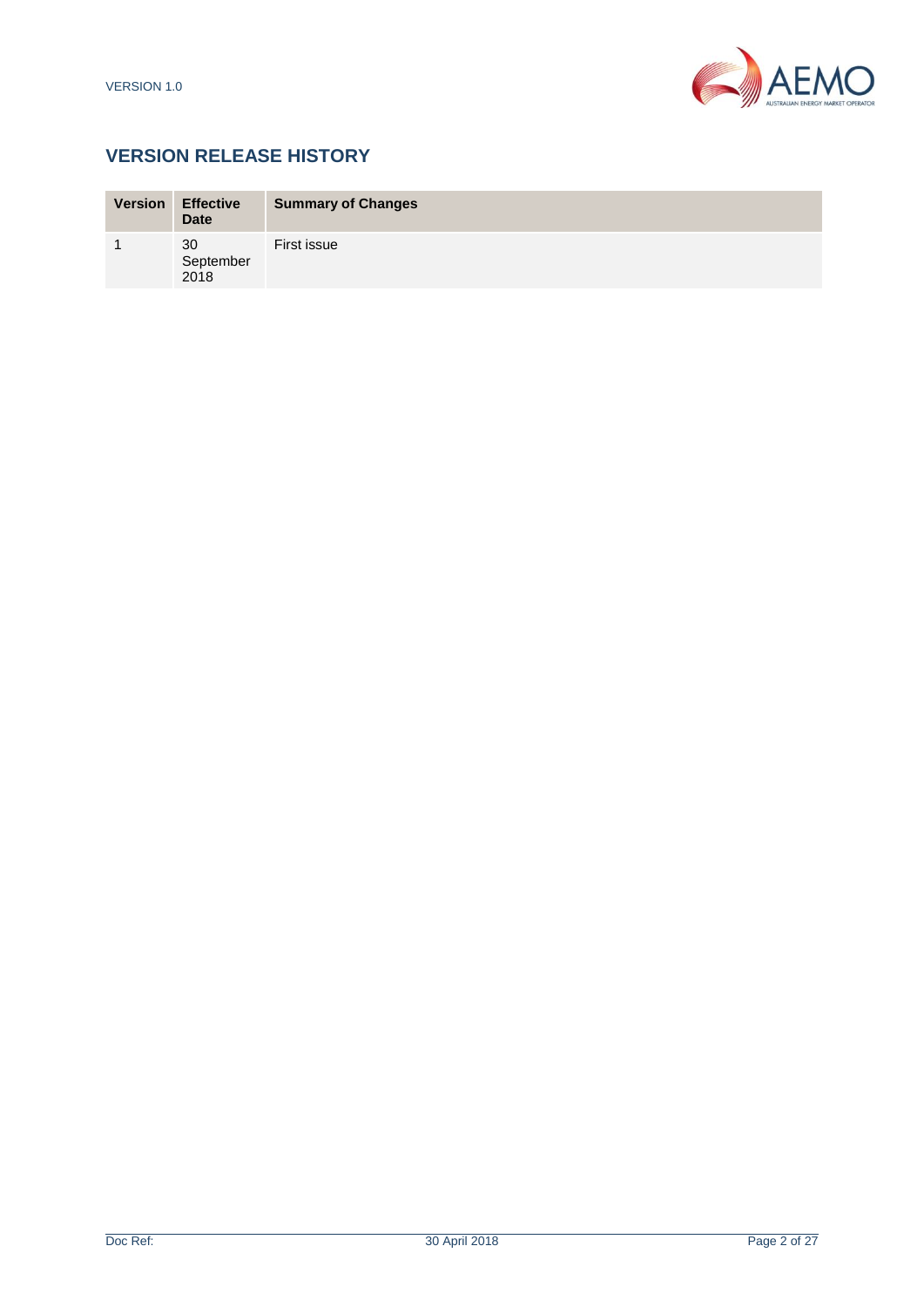



# **CONTENTS**

| 1.   | <b>OVERVIEW</b>                                   | 4                 |
|------|---------------------------------------------------|-------------------|
| 1.1  | Purpose                                           | 4                 |
| 1.2  | Application                                       | $\overline{4}$    |
| 1.3  | <b>Terminology and Definitions</b>                | 4                 |
| 1.4  | Interpretation of these Procedures                | 5                 |
| 2.   | <b>TECHNICAL OVERVIEW</b>                         | 6                 |
| 3.   | <b>DATA PROVISION REQUIREMENTS</b>                | $\overline{7}$    |
| 3.1  | <b>Facility and Connection Point Identifiers</b>  | 9                 |
| 4.   | <b>TRANSACTIONS</b>                               | 11                |
| 4.1  | <b>Short Term Capacity Outlook</b>                | 11                |
| 4.2  | Daily Production and Flow                         | $12 \overline{ }$ |
| 4.3  | <b>Daily Storage</b>                              | 13                |
| 4.4  | <b>Gate Station Nameplate Rating</b>              | 14                |
| 4.5  | <b>Linepack Capacity Adequacy</b>                 | 14                |
| 4.6  | <b>Medium Term Capacity Outlook</b>               | 15                |
| 4.7  | <b>Nameplate Rating</b>                           | 17                |
| 4.8  | <b>Nominations and Forecasts</b>                  | 19                |
| 4.9  | Secondary Pipeline Capacity Bid and Offer Summary | 20                |
| 4.10 | <b>Secondary Pipeline Capacity Trade Summary</b>  | 21                |
| 4.11 | <b>Uncontracted Capacity Outlook</b>              | 21                |
| 5.   | <b>DATA SUBMISSION METHODS</b>                    | 24                |
| 5.1  | BB website file upload                            | 24                |
| 5.2  | CSV file transfer using FTP                       | 24                |
| 5.3  | <b>RESTful web services</b>                       | 25                |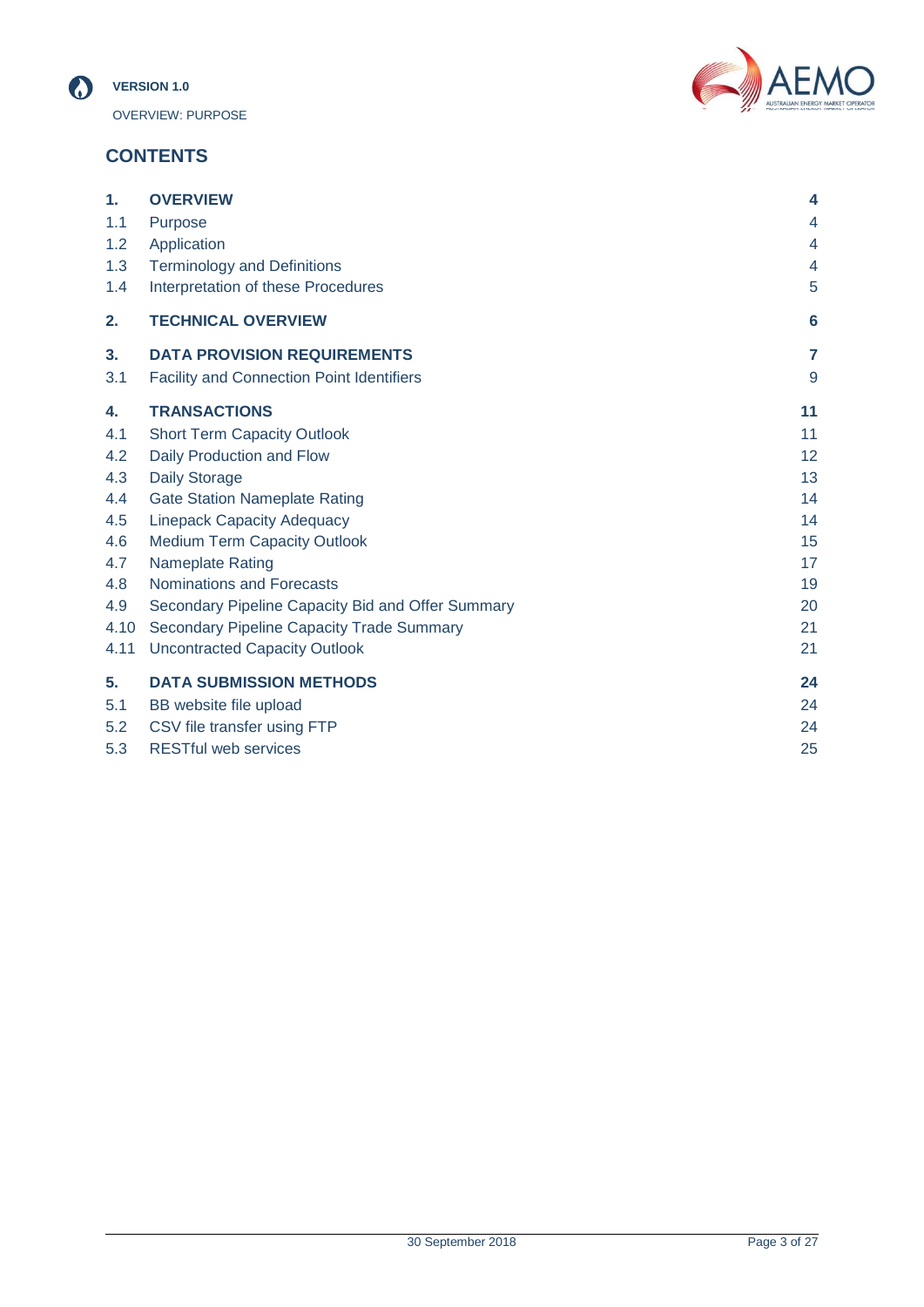

OVERVIEW: PURPOSE

# <span id="page-3-0"></span>**1. OVERVIEW**

# <span id="page-3-1"></span>**1.1 Purpose**

These BB Data Submission Procedures specify the requirements for *BB reporting entities* to submit forecast and actual data to AEMO for the Natural Gas Services Bulletin Board. These BB Data Submission Procedures form part of the *BB Procedures*. If there is any inconsistency between these BB Data Submission Procedures and the document named the 'BB Procedures', the document named the 'BB Procedures' prevails.

# <span id="page-3-2"></span>**1.2 Application**

These BB Data Submission Procedures apply to AEMO and each person to whom they are expressed to apply under the National Gas Law or Rules.

# <span id="page-3-3"></span>**1.3 Terminology and Definitions**

The words, phrases and abbreviations set out below have the meanings set out opposite them when used in these BB Data Submission Procedures. Terms defined in the National Gas Law or the Rules have the same meanings in these BB Data Submission Procedures unless otherwise specified in this clause. Those terms are intended to be identified in these BB Data Submission Procedures by italicising them, but failure to italicise a defined term does not affect its meaning.

#### **1.3.1 Abbreviations**

| <b>Abbreviation</b> | <b>Abbreviation explanation</b>                                                                                                                                                                                        |
|---------------------|------------------------------------------------------------------------------------------------------------------------------------------------------------------------------------------------------------------------|
| <b>AEMO</b>         | Australian Energy Market Operator.                                                                                                                                                                                     |
| <b>API</b>          | <b>Application Programming Interface.</b>                                                                                                                                                                              |
| <b>BB</b>           | The Natural Gas Services Bulletin Board.                                                                                                                                                                               |
| <b>CSV</b>          | Comma Separated Values. Stores tabular data (numbers and text) in plain-text form. Plain<br>text means the content is a sequence of characters, with no data that has to be interpreted<br>instead, as binary numbers. |
| <b>FTP</b>          | File Transfer Protocol – a protocol that allows users to copy files between any systems they<br>can reach on the network.                                                                                              |
| <b>HTTPS</b>        | <b>Hypertext Transfer Protocol over SSL.</b>                                                                                                                                                                           |
| <b>JSON</b>         | JavaScript Object Notation.                                                                                                                                                                                            |
| <b>REST</b>         | Representational State Transfer.                                                                                                                                                                                       |
| <b>URL</b>          | Uniform Resource Locator.                                                                                                                                                                                              |

| 1.3.2<br>Terms                                |                                                                                                                                                                                                           |
|-----------------------------------------------|-----------------------------------------------------------------------------------------------------------------------------------------------------------------------------------------------------------|
| <b>Term</b>                                   | <b>Definition</b>                                                                                                                                                                                         |
| <b>Authorised User</b>                        | A person authorised by a BB reporting entity to submit information to the Bulletin Board for<br>that BB reporting entity.                                                                                 |
| <b>Connection Point</b>                       | A receipt point or delivery point.                                                                                                                                                                        |
| <b>BB Procedures</b>                          | The BB Procedures made under Part 18 of the National Gas Rules, which comprise of the<br>document named the BB Procedures and these BB Data Submission Procedures.                                        |
| <b>Declared Transmission</b><br><b>System</b> | The Declared Transmission System (DTS), also known as the Victorian Transmission<br>System (VTS), transports natural gas within Victoria, supplying the Melbourne metropolitan<br>area and country areas. |
| e-Hub                                         | API Web Portal and the API Gateway for both electricity and gas.                                                                                                                                          |
| <b>Rules</b>                                  | The National Gas Rules.                                                                                                                                                                                   |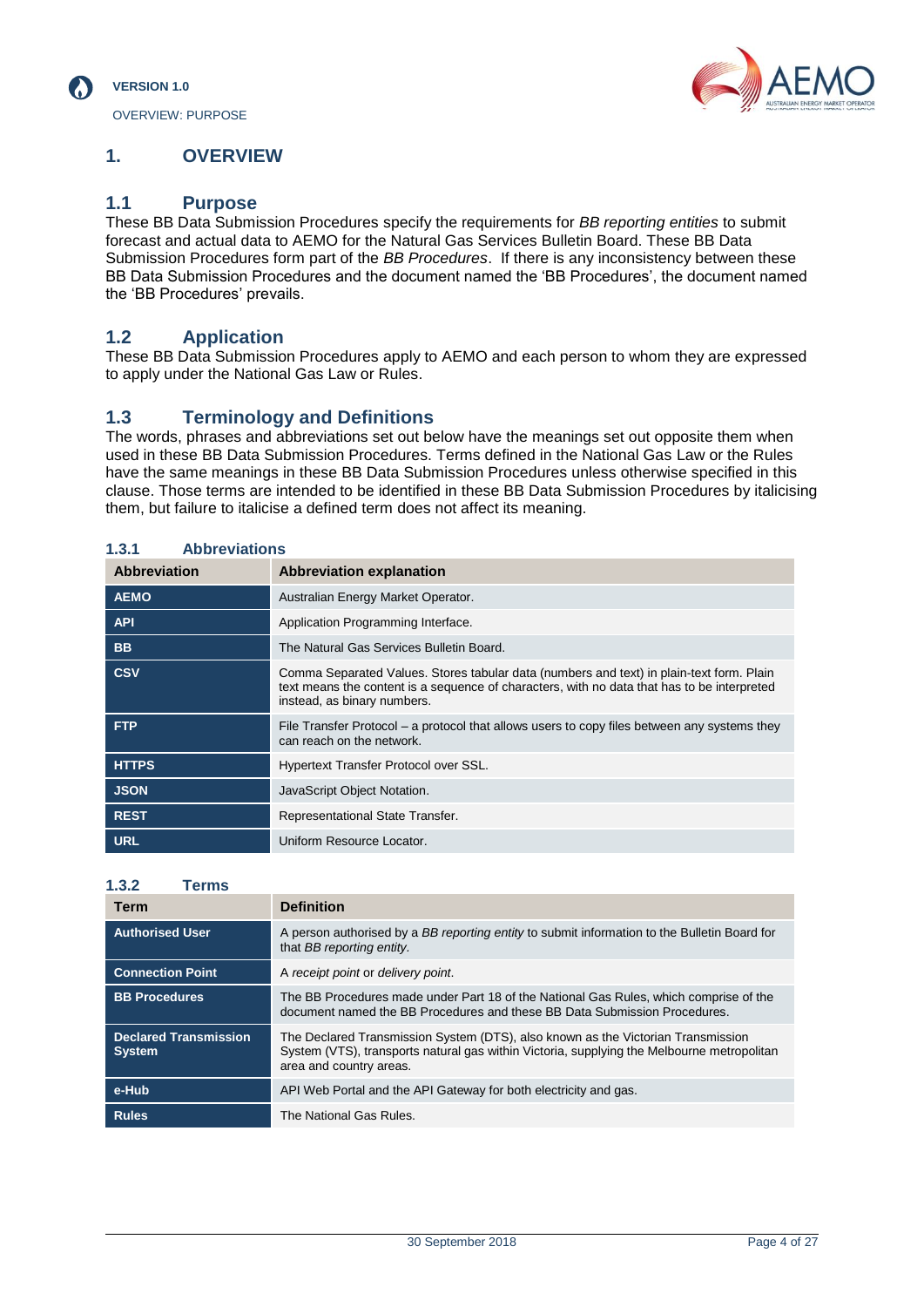

### **VERSION 1.0**

OVERVIEW: INTERPRETATION OF THESE PROCEDURES



# <span id="page-4-0"></span>**1.4 Interpretation of these Procedures**

The following principles of interpretation apply to these BB Data Submission Procedures unless otherwise expressly indicated:

(a) These BB Data Submission Procedures are subject to the principles of interpretation set out in Schedule 2 of the National Gas Law.

(b) References to time are references to Australian Eastern Standard Time.

(c) References to rules or sub-rules are to the relevant provision in the Rules.

(d) A reference to a change in capacity or quantity includes an increase or decrease.

(e) Where these Procedures contain a summary of a Rule in italics, the summary is for ease of reference only and does not form part of the Procedures.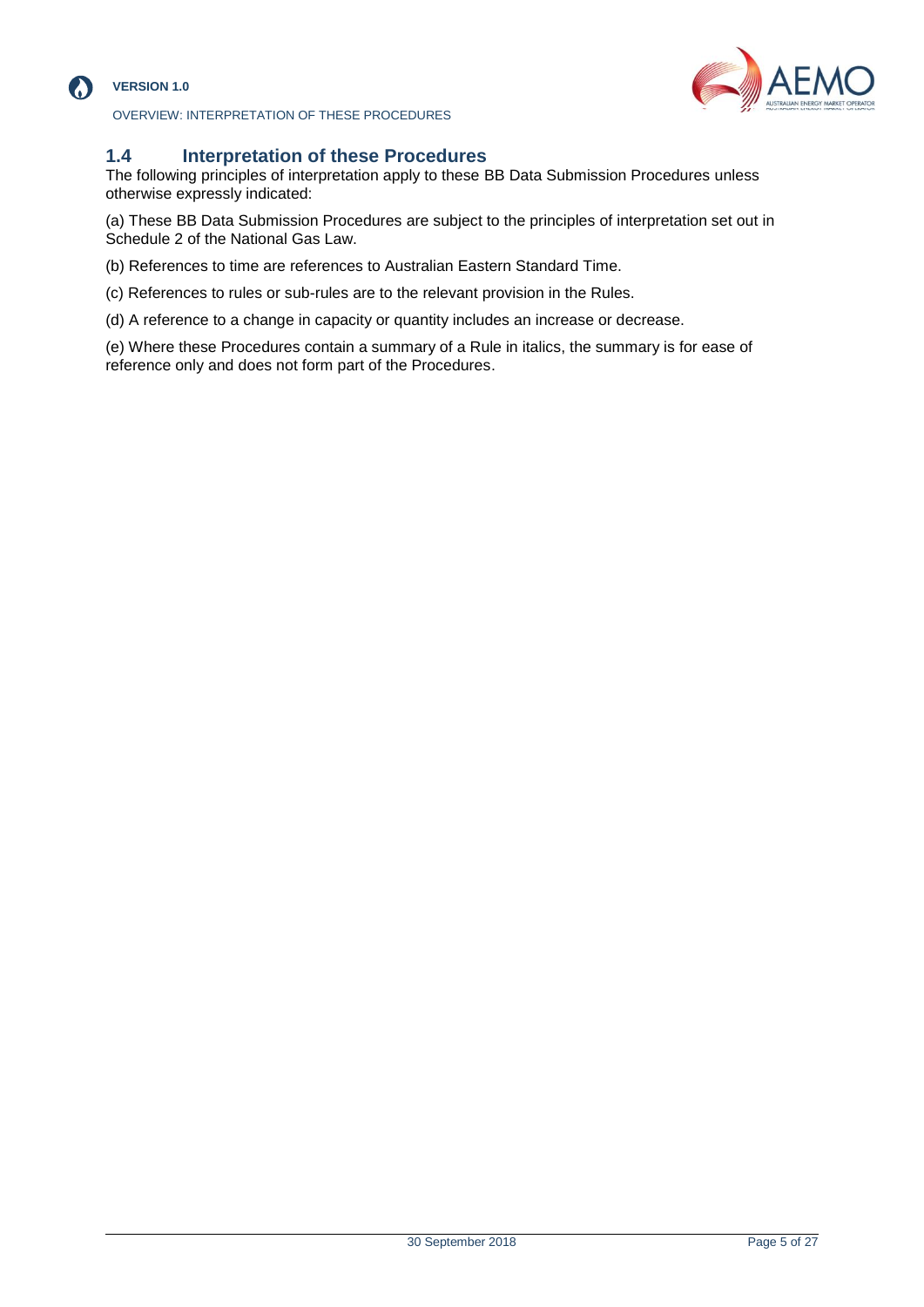

## **VERSION 1.0**

TECHNICAL OVERVIEW: INTERPRETATION OF THESE PROCEDURES



# <span id="page-5-0"></span>**2. TECHNICAL OVERVIEW**

The provision of data from *BB reporting entities* to the BB in these BB Data Submission Procedures are explained and divided into two key areas:

- Data transfer formats which includes the form, validation rules, and timing of submissions.
- Data transfer mechanisms to submit data to the BB, and how the success and failure of those submissions is communicated back to the submitter.

There are several methods available to submit data to the BB:

- BB website file upload: CSV file upload using the BB website upload page. Refer to section [5.1.](#page-23-1)
- CSV file transfer using FTP: CSV file upload using FTP. Refer to section [5.2.](#page-23-2)
- RESTful web services: HTTP POST request using a RESTful interface. Refer to section [5.3.](#page-24-0)

Any of the above-mentioned methods may be used depending on the IT systems and requirements of the *BB reporting entity*.

All *BB reporting entities* submitting data to the BB must be registered in accordance with the Rules to be given access credentials to the BB.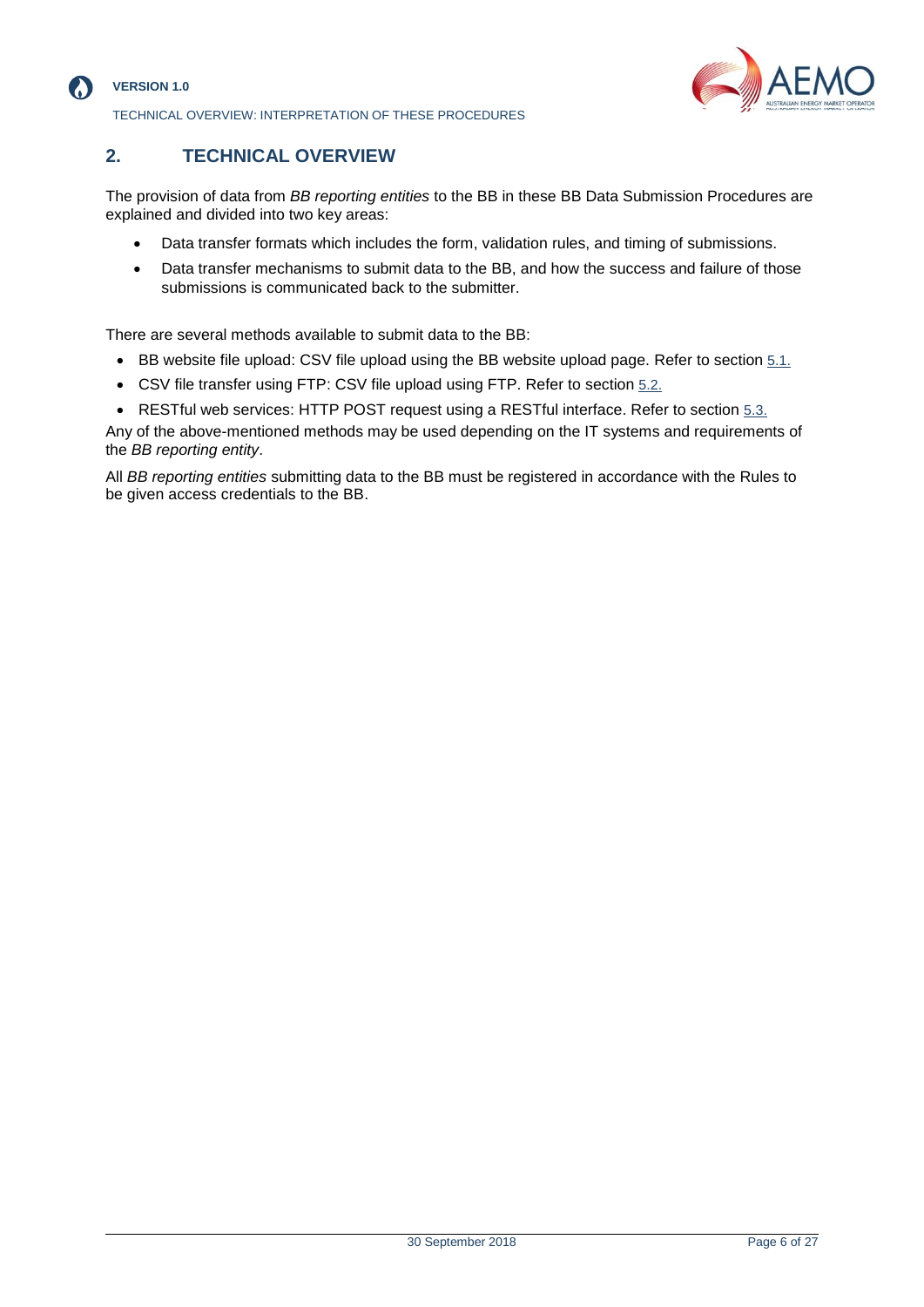

# **3. DATA PROVISION REQUIREMENTS**

In addition to the requirements in the National Gas Rules and the document named the *BB Procedures*, these BB Data Submission Procedures specifies provision of data from *BB reporting entities* to the BB as required by the Rules. This information includes the form, requirements, and timing of submissions.

[Table 1](#page-6-1) summarises the transaction data responsibilities of all parties as defined within Division 5 of the Rules.

<span id="page-6-1"></span>

| Table 1 | <b>Transaction data responsibilities</b> |  |
|---------|------------------------------------------|--|
|---------|------------------------------------------|--|

<span id="page-6-0"></span>

| <b>BB Participant</b><br><b>Transaction</b> | <b>Description</b>                                                                                                                                                                                                                                                                                                                                                                           | Reporting<br>frequency | Production Facility<br>Operators | Storage Facility | Pipeline Operators | <b>Submission cut-off times</b>                                     |
|---------------------------------------------|----------------------------------------------------------------------------------------------------------------------------------------------------------------------------------------------------------------------------------------------------------------------------------------------------------------------------------------------------------------------------------------------|------------------------|----------------------------------|------------------|--------------------|---------------------------------------------------------------------|
| <b>Capacity Outlook</b>                     | Provides on each gas day D, the BB facility operator's good faith estimate of the<br>daily capacity of the BB facility for gas days $D+1$ to $D+7$ .                                                                                                                                                                                                                                         | Daily                  |                                  |                  |                    | 7:00 pm on gas day D.                                               |
| Daily Production and Flow                   | Provides on each gas day D, the BB facility operator's daily gas flow data for<br>injections and withdrawals at each connection point for gas day D-1.                                                                                                                                                                                                                                       | Daily                  |                                  |                  |                    | 1:00 pm on gas day D.                                               |
| Daily Storage                               | Provides on each gas day D, the actual quantity of natural gas held in each BB<br>storage facility at the end of gas day D-1.                                                                                                                                                                                                                                                                | Daily                  |                                  |                  |                    | 1:00 pm on gas day D.                                               |
| <b>Gate Station Nameplate</b><br>Rating     | Provides the nameplate rating for each gate station connection point owned,<br>controlled, or operated by the BB pipeline operator and connected to each of its BB<br>pipelines.<br>Where a gate station connection point that is connected to a BB pipeline is not<br>owned by the BB pipeline operator, the nameplate rating will be provided by the BB<br>pipeline operator if available. | Annually               |                                  |                  |                    | 31 March annually and<br>whenever the standing<br>capacity changes. |
| <b>Linepack Capacity</b><br>Adequacy        | Provides on each gas day D, the BB pipeline operator's Linepack Capacity<br>Adequacy (LCA) flag for gas days D to D+2.                                                                                                                                                                                                                                                                       | Daily                  |                                  |                  |                    | 7:00 pm on gas day D.                                               |
| <b>Medium Term Capacity</b><br>Outlook      | Provides details of any activity expected to affect the daily capacity of a BB pipeline,<br>BB production or BB storage facility in the next 12 months.                                                                                                                                                                                                                                      | Adhoc                  |                                  |                  |                    | Whenever the Medium Term<br>Capacity changes.                       |
| <b>Nameplate Rating</b>                     | Provides the nameplate rating of each BB facility annually or information about any<br>planned permanent capacity reduction or expansion due to modification of the BB<br>facility.                                                                                                                                                                                                          | Annually               |                                  |                  |                    | 31 March annually and<br>whenever the standing<br>capacity changes. |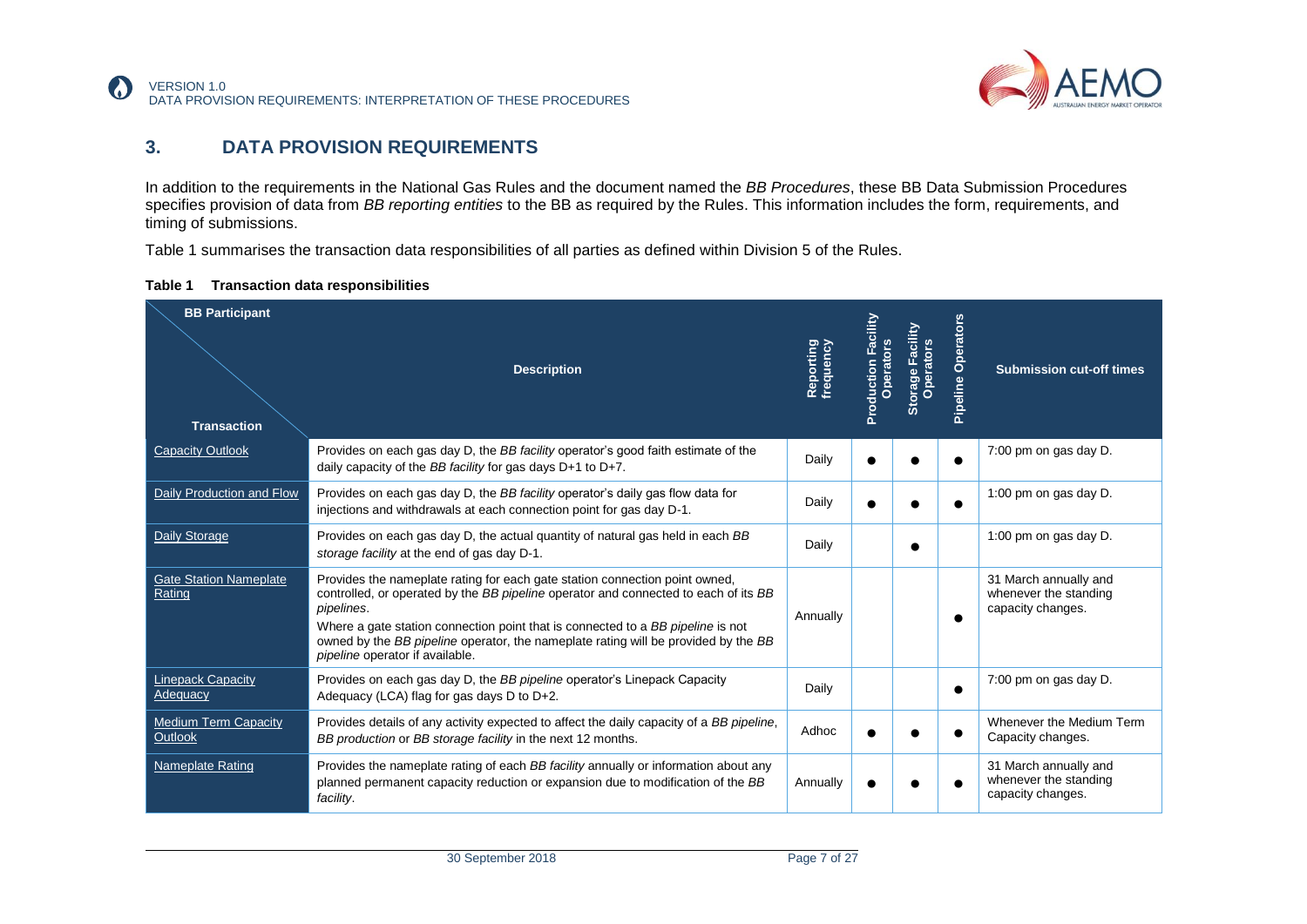

#### VERSION 1.0 DATA PROVISION REQUIREMENTS: INTERPRETATION OF THESE PROCEDURES

| Nomination and Forecasts                                       | For BB pipelines forming part of a Declared Transmission System, provides on<br>each gas day D, the aggregated scheduled injections and withdrawals at each<br>controllable system point for gas days $D+1$ and $D+2$ .<br>For all other BB facility operators, provides on each gas day D the aggregate<br>nominated and forecast injections and withdrawals at each connection point<br>for gas days $D+1$ to $D+6$ . | Daily   |  | 9:00 pm on gas day D.                         |
|----------------------------------------------------------------|-------------------------------------------------------------------------------------------------------------------------------------------------------------------------------------------------------------------------------------------------------------------------------------------------------------------------------------------------------------------------------------------------------------------------|---------|--|-----------------------------------------------|
| <b>Secondary Pipeline</b><br>Capacity Bid and Offer<br>Summary | Provides information on spare capacity for BB pipelines. This is limited to BB<br>pipelines where the BB pipeline operator owns, controls or operates a secondary<br>BB pipeline capacity trading platform.                                                                                                                                                                                                             | Weekly  |  | 7:00 pm every Monday.                         |
| <b>Secondary Pipeline</b><br><b>Capacity Trade Summary</b>     | Provides information on secondary pipeline capacity trades that have occurred. This<br>is limited to BB pipelines where the pipeline operator owns, controls or operates a<br>secondary pipeline capacity trading platform.                                                                                                                                                                                             | Weekly  |  | 7:00 pm every Monday.                         |
| <b>Uncontracted Capacity</b><br>Outlook                        | Uncontracted primary pipeline capacity on BB pipelines for the next 12<br>months.<br>Note: This does not include BB pipelines in the Declared Transmission<br>System.<br>Uncontracted storage capacity on BB storage facilities for each of the next 12<br>months.                                                                                                                                                      | Monthly |  | 7:00 pm on the last gas day<br>of each month. |

### **Legend**

 $\Omega$ 

● Obligation under the *Rules* to provide data to AEMO.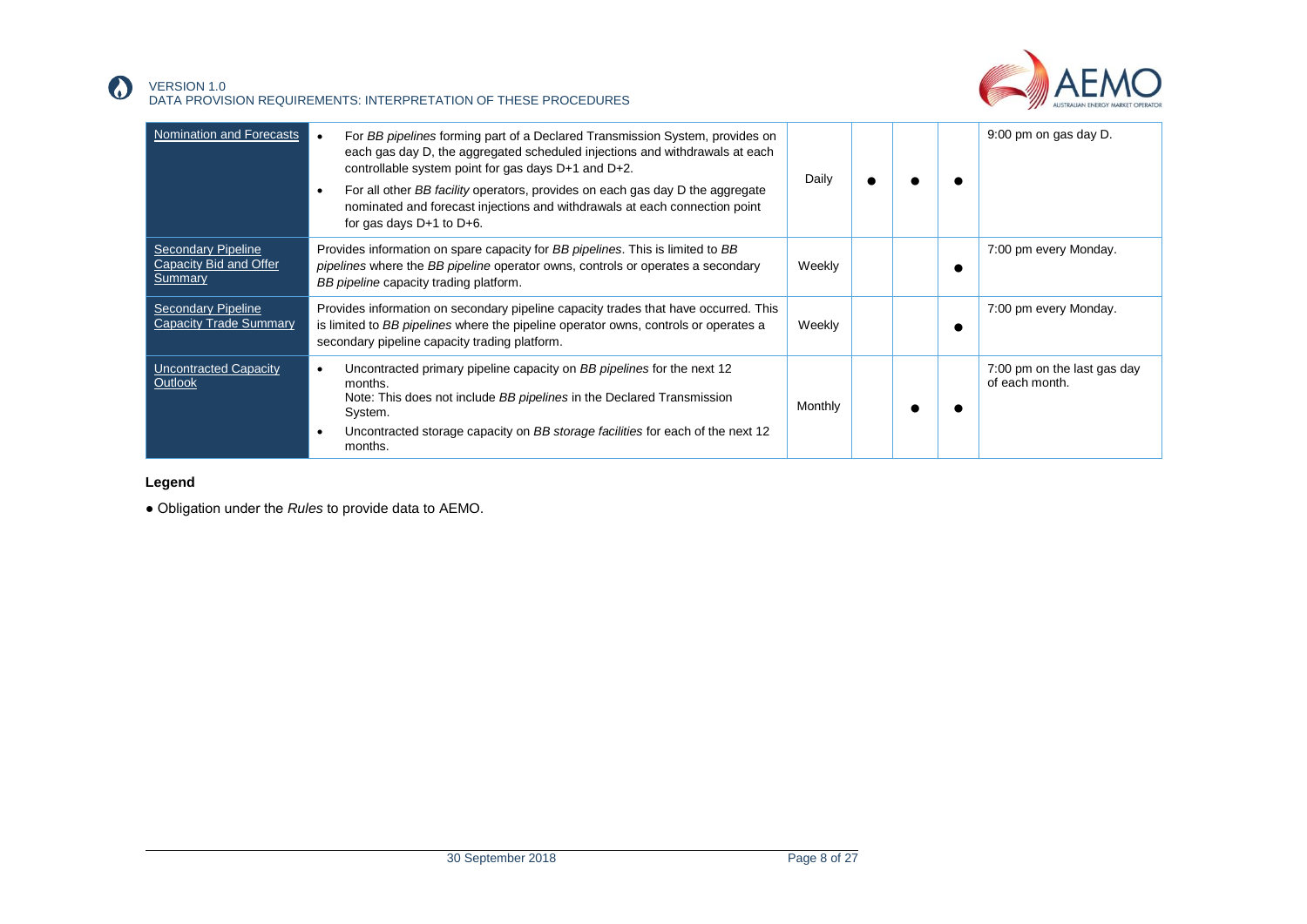

# <span id="page-8-0"></span>**3.1 Facility and Connection Point Identifiers**

This section describes the changes to naming conventions for Facility Identifiers and Connection Point Identifiers Facility identifiers.

## **3.1.1 Facility Identifiers**

Facility identifiers used in transactions and reports subscribe to the following format:

|               | $5[2-8]((?!0000)[0-9]\{4\})$          |                                                                                                                               |  |  |  |
|---------------|---------------------------------------|-------------------------------------------------------------------------------------------------------------------------------|--|--|--|
|               |                                       |                                                                                                                               |  |  |  |
| <b>Item</b>   | <b>Description</b>                    | <b>Values</b>                                                                                                                 |  |  |  |
| 1             | Energy type identifier                | 5 Gas                                                                                                                         |  |  |  |
| $\mathcal{P}$ | State code of element                 | 2 NSW and ACT<br>3 Victoria<br>4 Queensland<br>5 South Australia<br>6 Western Australia<br>7 Tasmania<br>8 Northern Territory |  |  |  |
| 3             | State based unique identifying number | 1 to 9999                                                                                                                     |  |  |  |

Facility identifiers have the following characteristics:

- Facility identifiers are defined and allocated by AEMO to *BB reporting entities* during the registration process.
- A *BB reporting entity* may report on multiple Facility Identifiers.

For example, Facility identifiers "520345" relates to an element (*BB reporting entity*) within NSW and ACT with a unique identifier of "0345" which is related to the gas industry.

## **3.1.2 Connection Point Identifiers**

Connection Point Identifiers used in transactions and reports subscribe to the following format:

### $1[2-8]((?!00000)[0-9]\{5\})$

| <b>Item</b>   | <b>Description</b>                    | <b>Values</b>                                                                                          |
|---------------|---------------------------------------|--------------------------------------------------------------------------------------------------------|
| 1             | Connection point identifier           | 1                                                                                                      |
| $\mathcal{P}$ | State code of element                 | 2 NSW and ACT<br>3 Victoria<br>4 Queensland<br>5 South Australia<br>7 Tasmania<br>8 Northern Territory |
| 3             | State based unique identifying number | 1 to 99999                                                                                             |

Connection Point Ids have the following characteristics:

• Connection Point Ids are defined and allocated by AEMO to *BB reporting entities* during the registration process.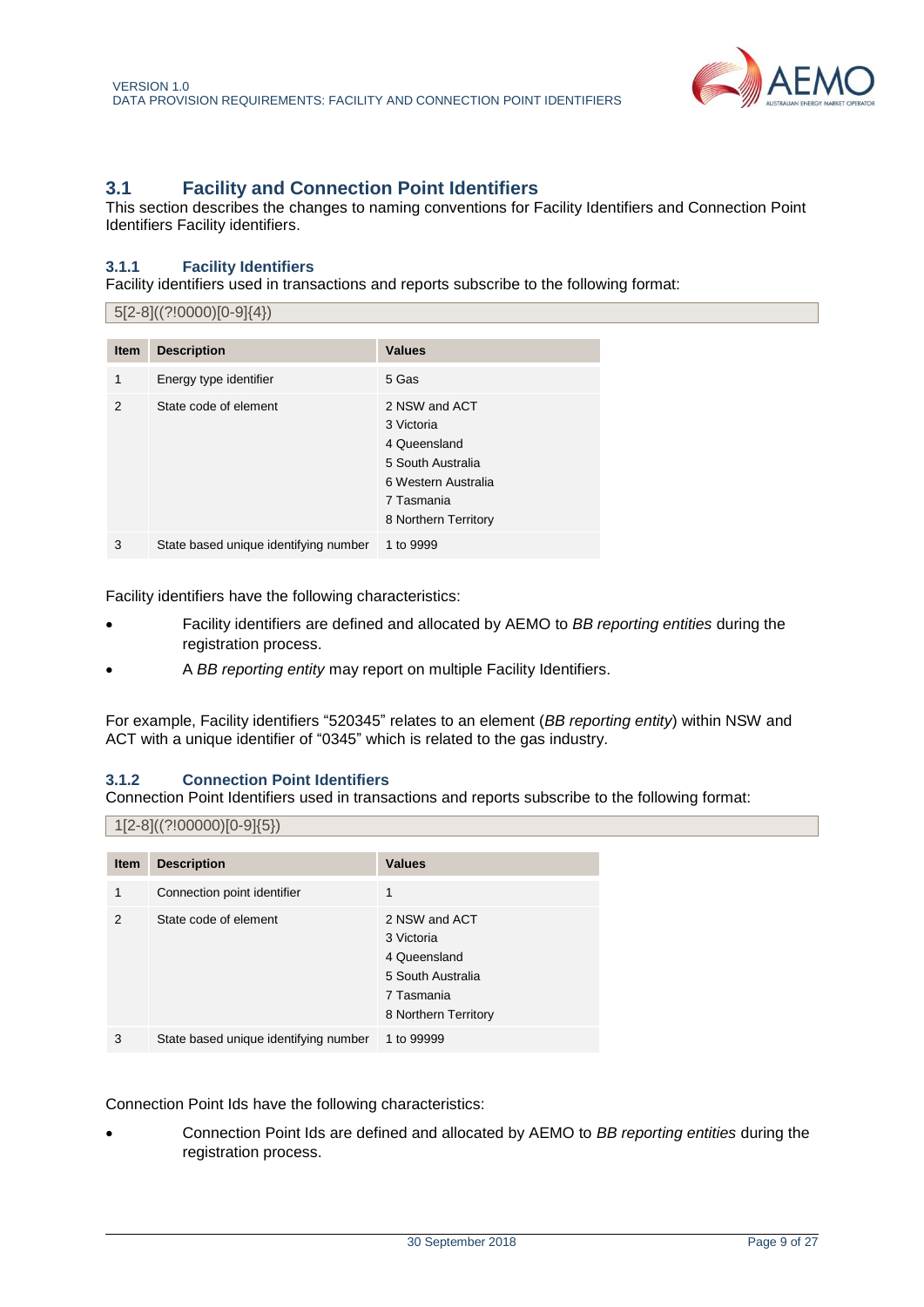

- Individual Connection Point Ids can be defined as supporting unidirectional or bidirectional gas flows.
- *BB reporting entities* must report flows into their respective facilities as receipts, and flows out of their respective facilities as deliveries, for each Connection Point Id.
- The state code element for a Connection Point Id corresponds to its physical location. In the case of *BB pipelines* that traverse multiple states, state codes for Connection Point Ids along the line can differ from that of other Connection Point Id and the pipeline's Facility Id.
- The 00001-99999 unique identifying number of a Connection Point Id to be unique for each state. Thus two Connection Point Ids in different states can have the same identifying number.

### For example:

- Connection Point Id "1301000" relates to a connection point within Victoria with the state based unique numeric identifier of "01000".
- Connection Point Id "1401000" relates to a connection point within Queensland with the state based unique numeric identifier of "01000".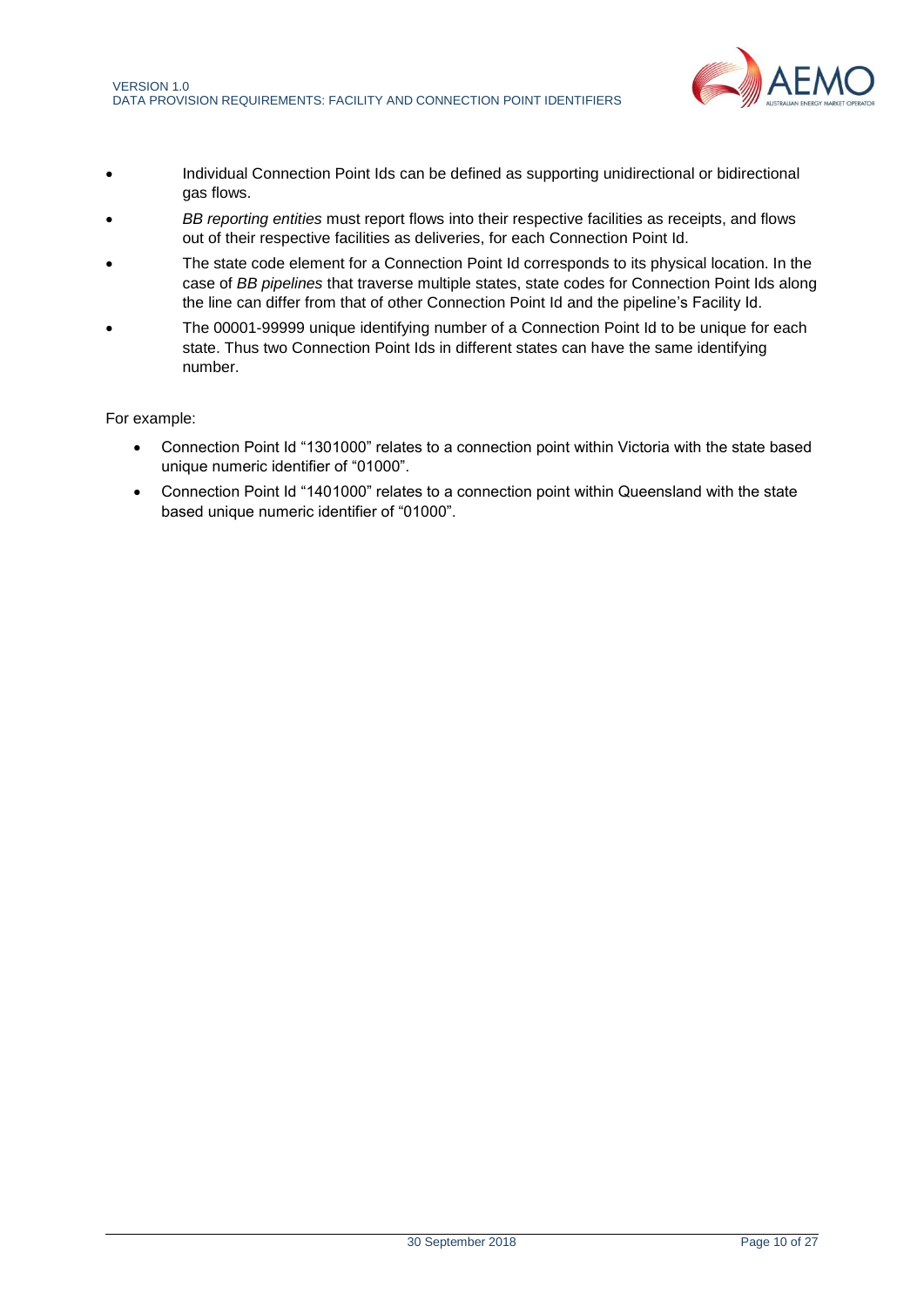

# <span id="page-10-2"></span><span id="page-10-0"></span>**4. TRANSACTIONS**

This section provides information on the form, requirements, and timing of submissions for gas transactions.

# <span id="page-10-1"></span>**4.1 Short Term Capacity Outlook**

| <b>Purpose</b>                    | Provide on each gas day D the <i>BB facility</i> operator's good faith estimate of the daily capacity of the<br>BB facility for gas days $D+1$ to $D+7$ .                                                                                                                                                                                                                                                                                                                   |
|-----------------------------------|-----------------------------------------------------------------------------------------------------------------------------------------------------------------------------------------------------------------------------------------------------------------------------------------------------------------------------------------------------------------------------------------------------------------------------------------------------------------------------|
| <b>Submission cut-off</b><br>time | Whenever there is a material change.                                                                                                                                                                                                                                                                                                                                                                                                                                        |
| <b>Rollover</b>                   | Submitted values roll forward in the following manner:<br>The short term capacity outlook data is deemed to be unchanged for each of the gas days<br>$\bullet$<br>specified in the most recent submission; and<br>For subsequent gas days the short term capacity outlook data is deemed to be the same as the<br>$\bullet$<br>data for the last gas day included in the most recent short term capacity outlook submission.                                                |
| <b>Required by</b>                | BB pipelines, BB production facilities, and BB storage facilities.                                                                                                                                                                                                                                                                                                                                                                                                          |
| <b>Exemptions</b>                 | No exemptions will be given for this submission.                                                                                                                                                                                                                                                                                                                                                                                                                            |
| <b>Notes</b>                      | Submission can contain values for gas days from $D$ up to $D+7$ . In the case that the submission<br>contains values for the current gas day (D), the submission is deemed to be an intra-day<br>submission.<br>Intra-day submissions for the current gas day (D) will be accepted up to the end of gas day.<br>$\bullet$<br>AEMO will always publish the latest Capacity Outlook submission, however a timeline of<br>$\bullet$<br>historic submissions may be reportable. |

| <b>Data</b>                 | <b>Description</b>                                                                                                                                                                                                                                                                                            | <b>Mandatory</b>                                                                                                                              |
|-----------------------------|---------------------------------------------------------------------------------------------------------------------------------------------------------------------------------------------------------------------------------------------------------------------------------------------------------------|-----------------------------------------------------------------------------------------------------------------------------------------------|
| Facility Id                 | A unique AEMO defined Facility identifier.                                                                                                                                                                                                                                                                    | Yes                                                                                                                                           |
| Gas Date                    | Date of gas day. Any time component supplied will be ignored. The<br>gas day is that applicable under the pipeline contract or market rules.                                                                                                                                                                  | Yes                                                                                                                                           |
| Capacity Type               | Capacity type may be:<br>Storage: Holding capacity in storage, or<br>MDQ: Daily maximum firm capacity under the expected<br>$\bullet$<br>operating conditions.                                                                                                                                                | Yes                                                                                                                                           |
| <b>Outlook Quantity</b>     | Capacity Outlook quantity.                                                                                                                                                                                                                                                                                    | Yes                                                                                                                                           |
| <b>Flow Direction</b>       | Indicates whether the capacity is for a BB storage facility's capacity<br>for injecting into or withdrawing from a BB pipeline. Flow Direction can<br>be:<br>Receipt: The flow of gas into the BB storage facility, or<br>$\bullet$<br>Delivery: The flow of gas out of the BB storage facility.<br>$\bullet$ | Conditional<br>This field is mandatory for<br>BB storage facilities with<br><b>MDQ Capacity Type</b><br>value. Otherwise leave<br>this blank. |
| <b>Capacity Description</b> | Free text to describe the meaning of the capacity number provided,<br>including a description of material factors that impact the capacity<br>number and any other relevant information                                                                                                                       | Conditional<br>This information is<br>mandatory for BB<br>pipelines. Otherwise leave<br>this blank.                                           |
| <b>Receipt Location</b>     | The Connection Point Id that best represents the receipt location. In<br>conjunction with the Delivery location, this will indicate direction and<br>location of the capacity.                                                                                                                                | Conditional<br>This information is<br>mandatory for BB<br>pipelines. Otherwise leave<br>this blank.                                           |

# **4.1.1 Data elements**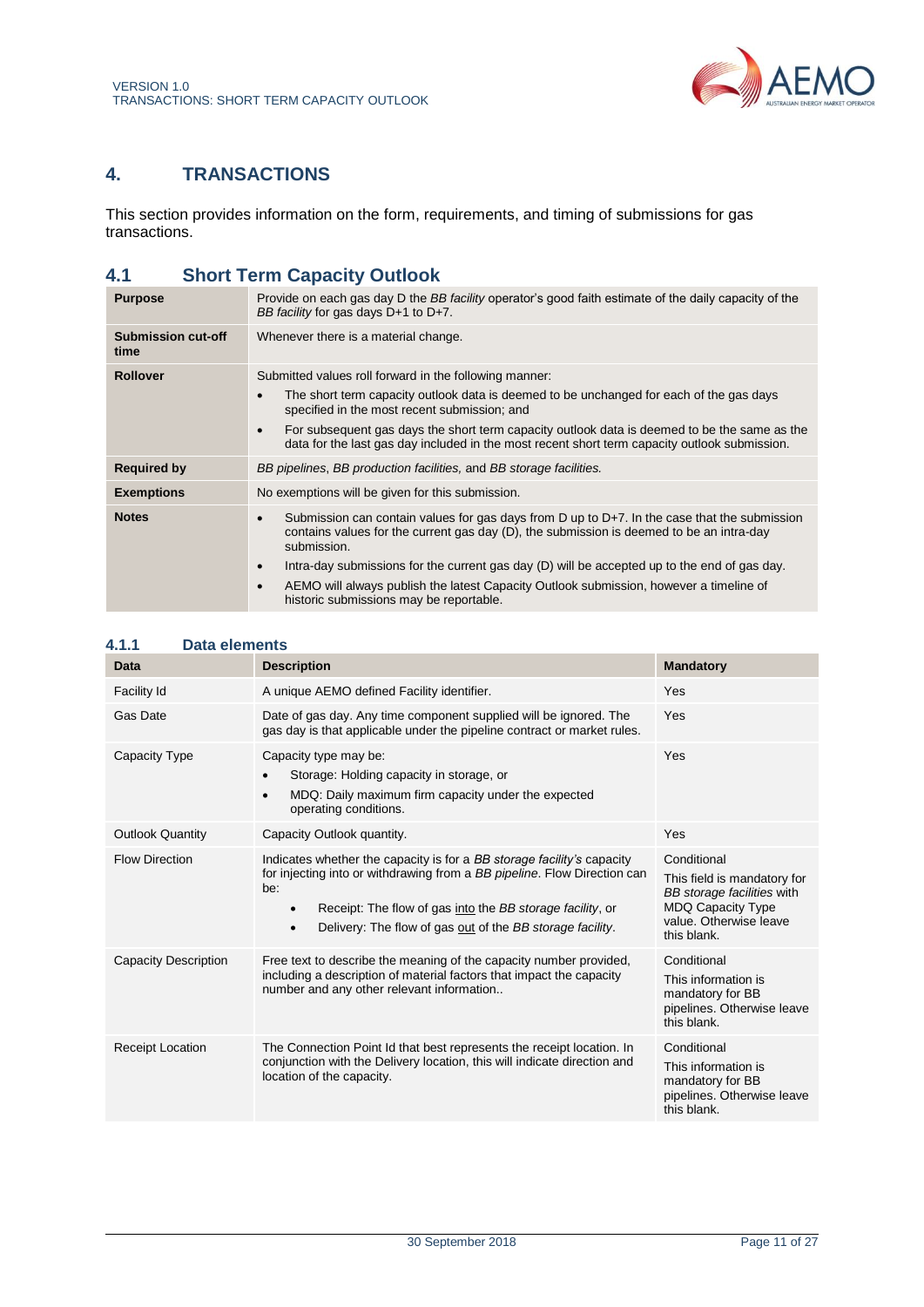

| Data              | <b>Description</b>                                                                                                                                                                                                                                                                                              | <b>Mandatory</b>                                                                                    |
|-------------------|-----------------------------------------------------------------------------------------------------------------------------------------------------------------------------------------------------------------------------------------------------------------------------------------------------------------|-----------------------------------------------------------------------------------------------------|
| Delivery Location | The Connection Point Id that best represents the delivery location. In<br>conjunction with the receipt location, this will indicate direction and<br>location of the capacity.                                                                                                                                  | Conditional<br>This information is<br>mandatory for BB<br>pipelines. Otherwise leave<br>this blank. |
| Description       | Free text facility use is restricted to a description for reasons or<br>comments directly related to the quantity or the change in outlook<br>quantity provided in relation to a BB facility and the times, dates, or<br>duration for which those quantities or changes in quantities are<br>expected to apply. | No.                                                                                                 |

### <span id="page-11-1"></span>**4.1.2 Requirements**

- Outlook Quantity values must be submitted in TJs accurate to three decimal places.
- *BB pipelines* are required to submit capacities for each direction in which natural gas can be transported on the pipeline. An Outlook Quantity must be submitted with a Capacity Description and the Delivery Receipt Points. For complex pipeline facilities that involve more than two directions of flow, more than two capacity quantities may be required.
- *BB storage facilities* are required to report capacity for receipts into, and deliveries from, the *BB storage facility* as well as the quantity of natural gas that can be held in storage.
- Where a facility's capacity is reduced to zero, a zero value must be submitted.
- Submissions must only contain *BB pipelines*, *BB production facilities*, or *BB storage facilities*  operated by the *BB reporting entity*.

# <span id="page-11-0"></span>**4.2 Daily Production and Flow**

| <b>Purpose</b>                    | Provide on each gas day D, the BB facility operator's daily gas flow data for receipts and<br>deliveries.                                                                                                                                                                                                    |  |
|-----------------------------------|--------------------------------------------------------------------------------------------------------------------------------------------------------------------------------------------------------------------------------------------------------------------------------------------------------------|--|
| <b>Submission cut-off</b><br>time | 1:00 pm on gas day D.                                                                                                                                                                                                                                                                                        |  |
| <b>Rollover</b>                   | No rollover.                                                                                                                                                                                                                                                                                                 |  |
| <b>Required by</b>                | BB pipelines, BB production facilities, and BB storage facilities.                                                                                                                                                                                                                                           |  |
| <b>Exemptions</b>                 | Two facilities connected to a single connection point may both be registered by AEMO. If one of<br>these facilities is exempt from reporting flows for the connection point, submissions from that<br>Facility Id in respect of the shared connection point are not mandatory.                               |  |
| <b>Notes</b>                      | Re-submissions and amendments on the initial submission are permitted. The BB Operator is<br>notified if a re-submission is made after the submission cut-off time.<br>AEMO always publish the latest actual flow submission. However, a timeline of historic<br>$\bullet$<br>submissions may be reportable. |  |

## **4.2.1 Data elements**

| Data                   | <b>Description</b>                                                                                                                           | <b>Mandatory</b>                                                    |
|------------------------|----------------------------------------------------------------------------------------------------------------------------------------------|---------------------------------------------------------------------|
| Gas Date               | Date of gas day. Any time component supplied will be ignored. The gas day is<br>that applicable under the pipeline contract or market rules. | Yes                                                                 |
| <b>Actual Quantity</b> | The actual quantity of gas that flowed into a BB facility or out of a BB facility                                                            | Conditional<br>This field is<br>mandatory<br>where Quality<br>is OK |
| Facility Id            | A unique AEMO defined Facility identifier.                                                                                                   | Yes                                                                 |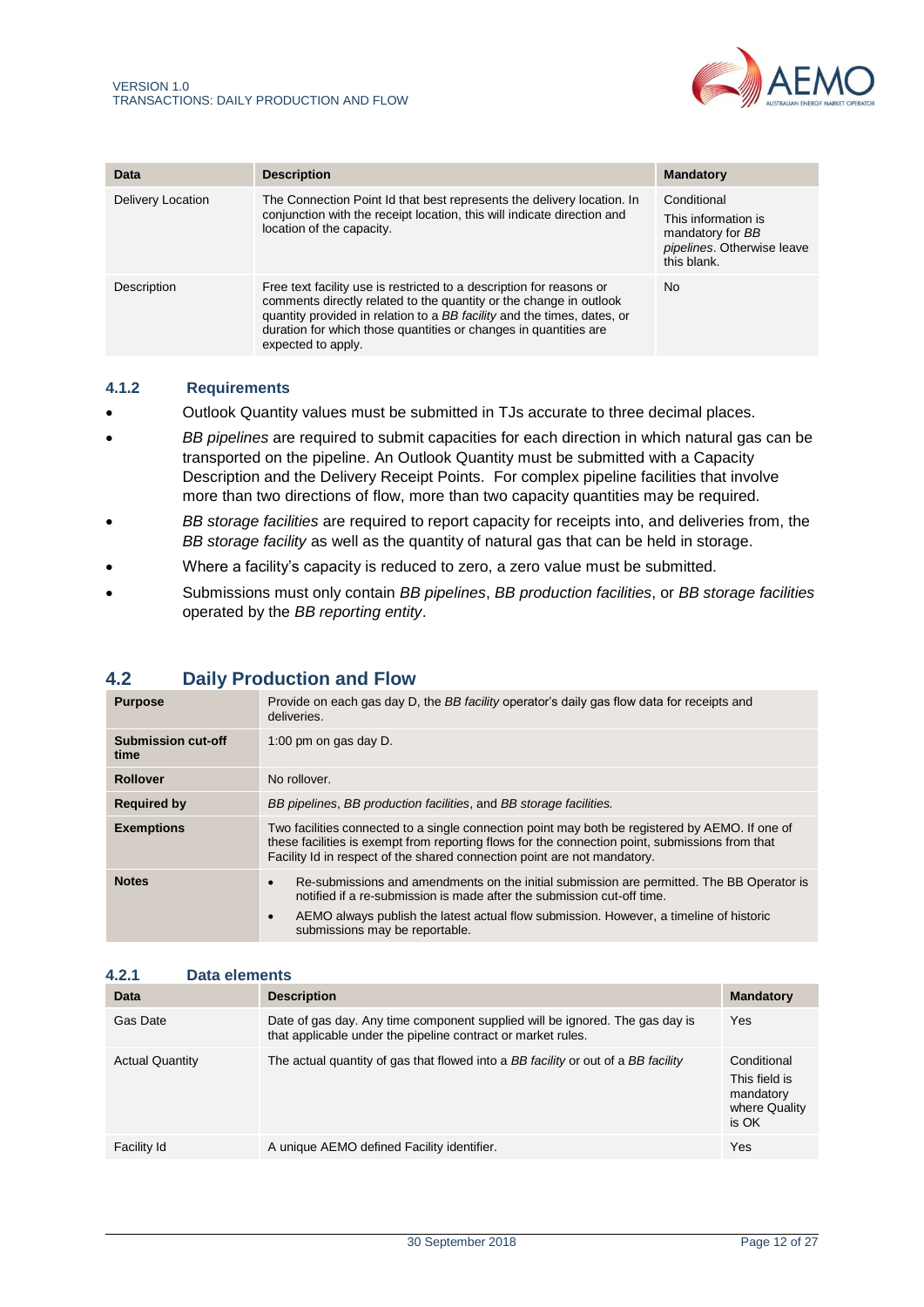

| Data                        | <b>Description</b>                                                                                                                                                                                                                                                                                                                                                          | <b>Mandatory</b>                                                                                                           |
|-----------------------------|-----------------------------------------------------------------------------------------------------------------------------------------------------------------------------------------------------------------------------------------------------------------------------------------------------------------------------------------------------------------------------|----------------------------------------------------------------------------------------------------------------------------|
| <b>Connection Point Id.</b> | A unique AEMO defined connection point identifier.                                                                                                                                                                                                                                                                                                                          | Conditional<br><b>This</b><br>information is<br>mandatory for<br><b>BB</b> pipelines.<br>Otherwise<br>leave this<br>blank. |
| <b>Flow Direction</b>       | Flow Direction can be:<br>Receipt: The flow of gas into the BB facility, or<br>$\bullet$<br>Delivery: The flow of gas out of the BB facility.<br>$\bullet$<br>N/A: Zero gas flows have been measured for the gas date or data is<br>$\bullet$<br>unavailable.                                                                                                               | Yes                                                                                                                        |
| Quality                     | Indicates whether meter data for the gas date is available.<br>Quality can be:<br>OK: Connection Point Actual Quantity data for gas flow into or out of<br>$\bullet$<br>the BB facility is based on meter data.<br>Nil: Connection Point Actual Quantity data for gas flow into or out of<br>$\bullet$<br>the BB facility cannot be determined due to an operational issue. | Yes                                                                                                                        |

## <span id="page-12-1"></span>**4.2.2 Requirements**

- Actual Quantity values represent physical gas flows and must be submitted in TJs accurate to three decimal places.
- Where there are zero gas flows at a connection point, an Actual Quantity of zero must be submitted with a flow direction of 'N/A' and Quality of 'OK'.
- Where a connection point has flows in both directions during a gas day, the gas flows will be reported separately (i.e. there will be two submissions for the connection point for the gas day).
- Where no available data exists for a connection point during the submission period due to an operational issue then a NULL Actual Quantity with a flow direction of 'N/A' and Quality of 'NIL' should be submitted.
- Submitted connection points must be registered against the Facility Id during the connection point registration process.
- Submissions must only contain *BB pipelines*, *BB production*, or *BB storage facilities* operated by the *BB reporting entity*.

# <span id="page-12-0"></span>**4.3 Daily Storage**

| <b>Purpose</b>             | Provide for each gas day, the actual quantity of natural gas held in each BB storage facilities at the<br>end of gas day D-1. |
|----------------------------|-------------------------------------------------------------------------------------------------------------------------------|
| Submission cut-off<br>time | 1:00 pm on gas day D.                                                                                                         |
| <b>Rollover</b>            | No Rollover.                                                                                                                  |
| <b>Required by</b>         | BB storage facilities.                                                                                                        |
| <b>Exemptions</b>          | No exemptions are given for this submission.                                                                                  |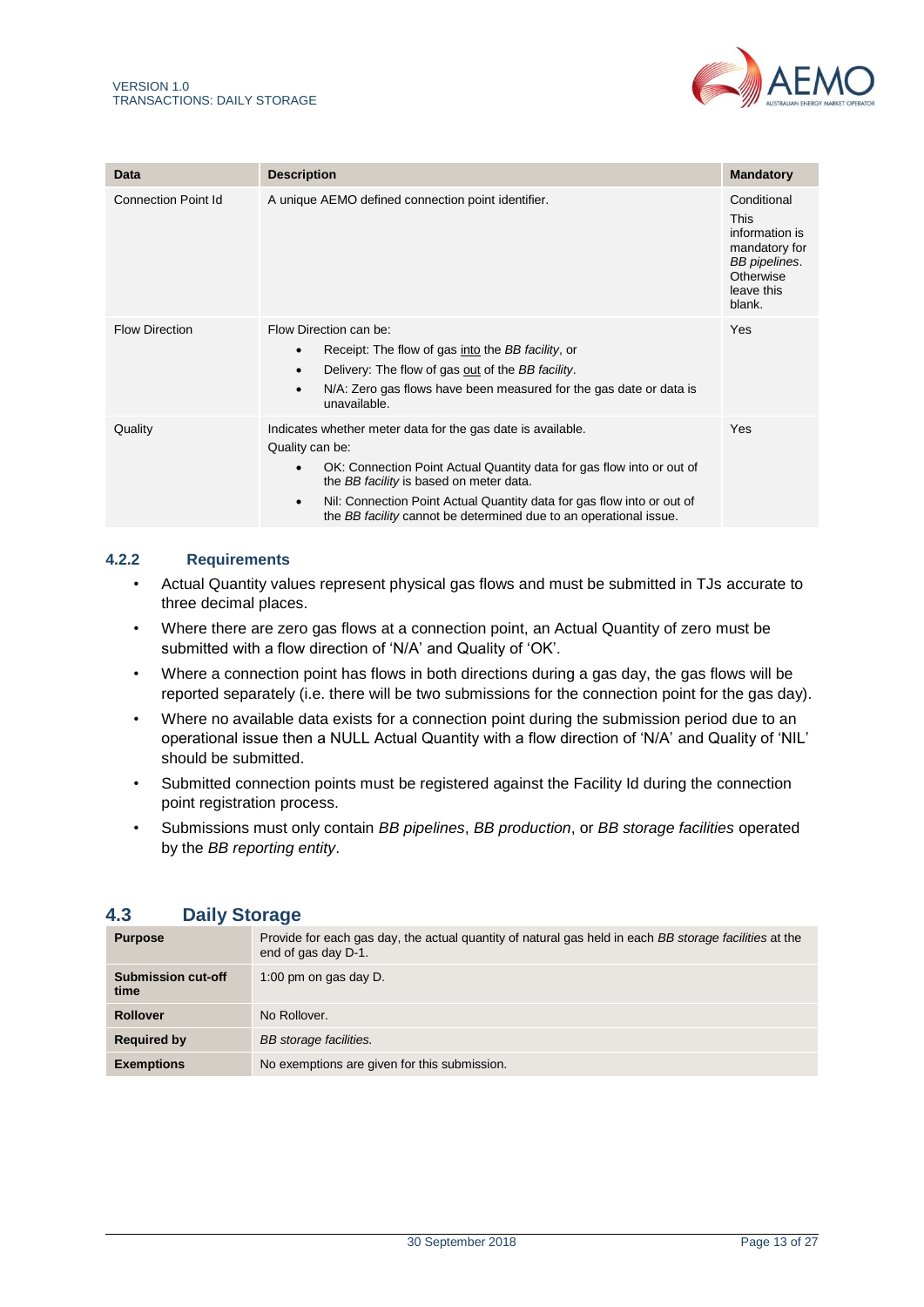

#### <span id="page-13-2"></span>**4.3.1 Data elements**

| Data                   | <b>Description</b>                                                                                                                           | <b>Mandatory</b> |
|------------------------|----------------------------------------------------------------------------------------------------------------------------------------------|------------------|
| Facility Id            | A unique AEMO defined Facility identifier.                                                                                                   | Yes              |
| Gas Date               | Date of gas day. Any time component supplied will be ignored. The gas day is that<br>applicable under the pipeline contract or market rules. | Yes              |
| <b>Actual Quantity</b> | The actual quantity of gas held in a BB storage facility.                                                                                    | Yes              |

#### **4.3.2 Requirements**

- Actual Held Quantity must be submitted in TJs accurate to three decimal places.
- Submissions must only contain *BB storage facilities* operated by the *BB reporting entity*.

# <span id="page-13-0"></span>**4.4 Gate Station Nameplate Rating**

| <b>Purpose</b>                    | Provide nameplate ratings:                                                                                                                                                                                                                                                                                                          |  |  |
|-----------------------------------|-------------------------------------------------------------------------------------------------------------------------------------------------------------------------------------------------------------------------------------------------------------------------------------------------------------------------------------|--|--|
|                                   | For each gate station connection point owned, controlled, or operated by the BB pipeline<br>$\bullet$<br>operator and connected to each of its BB pipelines.                                                                                                                                                                        |  |  |
|                                   | For each gate station connection point connected to each of its pipelines which is not owned.<br>$\bullet$<br>controlled, or operated by the BB pipeline operator where the connection point nameplate<br>rating has been provided to the BB pipeline operator by the facility who owns, controls, or<br>operates the gate station. |  |  |
| <b>Submission cut-off</b><br>time | 31 March annually and whenever the standing capacity changes.                                                                                                                                                                                                                                                                       |  |  |
| <b>Rollover</b>                   | No rollover.                                                                                                                                                                                                                                                                                                                        |  |  |
| <b>Required by</b>                | BB pipelines.                                                                                                                                                                                                                                                                                                                       |  |  |
| <b>Exemptions</b>                 | No exemptions are given for this submission.                                                                                                                                                                                                                                                                                        |  |  |

### <span id="page-13-3"></span>**4.4.1 Data elements**

| Data                  | <b>Description</b>                                                                                                                                                                                                                                                                                            | <b>Mandatory</b> |
|-----------------------|---------------------------------------------------------------------------------------------------------------------------------------------------------------------------------------------------------------------------------------------------------------------------------------------------------------|------------------|
| Connection Point Id   | A unique AEMO defined connection point identifier.                                                                                                                                                                                                                                                            | Yes              |
| Capacity Quantity     | Standing capacity quantity.                                                                                                                                                                                                                                                                                   | Yes              |
| <b>Effective Date</b> | Gas day date that corresponding record takes effect. Any time component supplied<br>will be ignored.                                                                                                                                                                                                          | <b>Yes</b>       |
| Description           | Free text facility use is restricted to a description for reasons or comments directly<br>related to the capacity quantity or the change in quantity provided in relation to a<br>BB facility and the times, dates, or duration for which those quantities or changes<br>in quantities are expected to apply. | <b>No</b>        |

### **4.4.2 Requirements**

- Capacity Quantity values must be submitted in TJs accurate to three decimal places.
- For the purposes of this nameplate rating report, Gate Stations are assumed to only have a delivery capacity.
- Submitted connection points must be registered against the Facility Id during the connection point registration process.

## <span id="page-13-1"></span>**4.5 Linepack Capacity Adequacy**

| <b>Purpose</b> | Provide on any gas day D, the BB pipeline operator's Linepack Capacity Adequacy (LCA) flag for |
|----------------|------------------------------------------------------------------------------------------------|
|                | gas days D to D+2.                                                                             |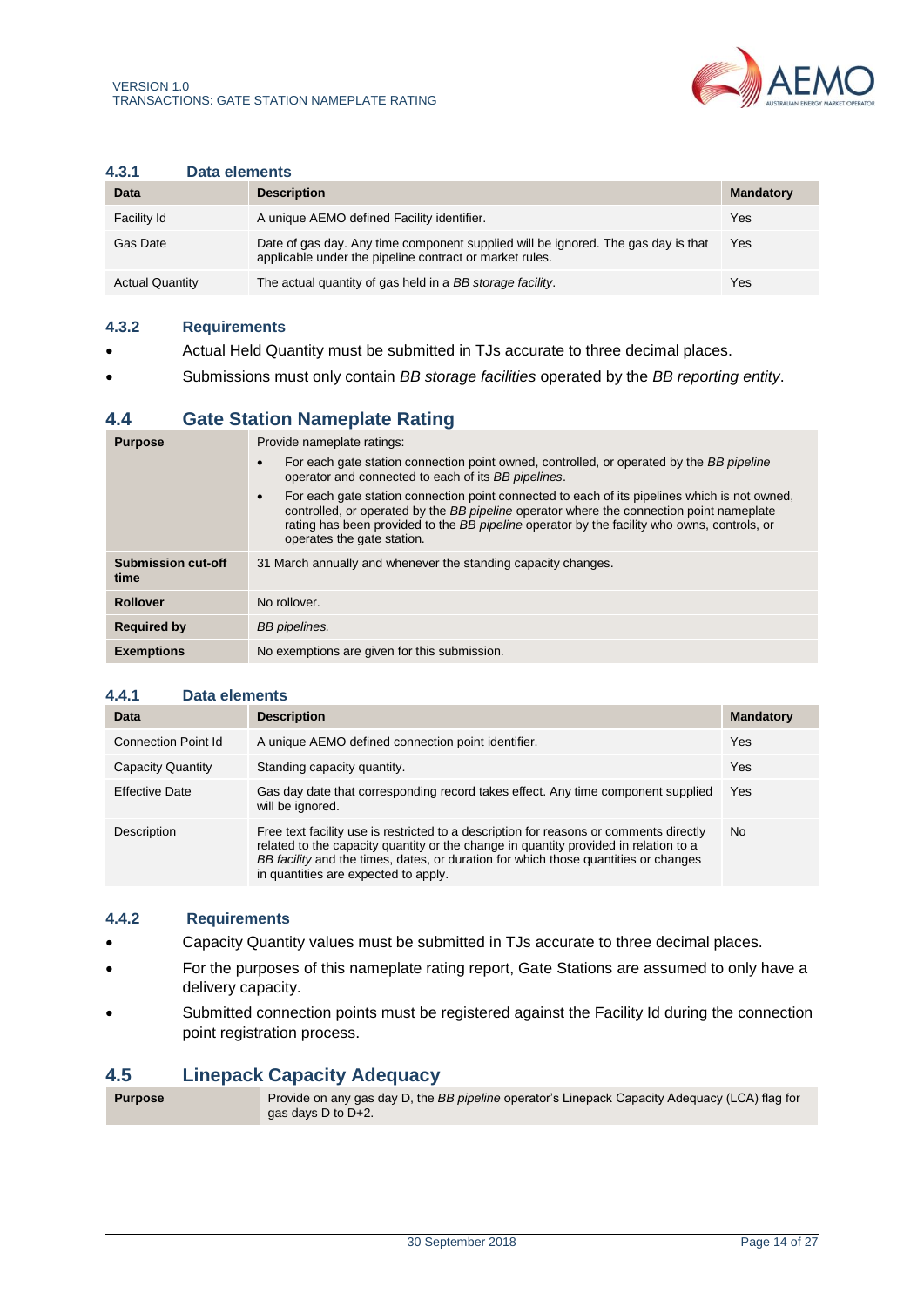

<span id="page-14-1"></span>

| <b>Submission cut-off</b><br>time | Whenever there is a change.                                                                                                                                                                                                                |  |
|-----------------------------------|--------------------------------------------------------------------------------------------------------------------------------------------------------------------------------------------------------------------------------------------|--|
| <b>Rollover</b>                   | Submitted values roll forward in the following manner:<br>The last 3-day LCA Outlook provided for that BB pipeline is deemed to be unchanged.<br>The LCA flag for the subsequent gas day is deemed to be the same as the LCA flag for D+2. |  |
| <b>Required by</b>                | BB pipelines.                                                                                                                                                                                                                              |  |
| <b>Exemptions</b>                 | No exemptions are given for this submission.                                                                                                                                                                                               |  |
| <b>Notes</b>                      | Submissions can contain values for gas days from D onwards.<br>Intra-day submissions for the current gas day (D) will be accepted up to the end of gas day.<br>AEMO always publishes the latest LCA submission.                            |  |

| 4.5.1       | Data elements |                                                                                                                                                                                                                     |                  |
|-------------|---------------|---------------------------------------------------------------------------------------------------------------------------------------------------------------------------------------------------------------------|------------------|
| Data        |               | <b>Description</b>                                                                                                                                                                                                  | <b>Mandatory</b> |
| Facility Id |               | A unique AEMO defined Facility identifier.                                                                                                                                                                          | Yes              |
| Gas Date    |               | Date of gas day. Any time component supplied will be ignored. The gas day is that<br>applicable under the pipeline contract or market rules.                                                                        | Yes              |
| Flag        |               | LCA flag for a BB pipeline categorised as red, amber, or green.                                                                                                                                                     | Yes              |
| Description |               | Free text facility use is restricted to a description for reasons or comments directly<br>related to the change in the LCA flag and the times, dates, or duration for which<br>those changes are expected to apply. | Yes              |

# <span id="page-14-0"></span>**4.6 Medium Term Capacity Outlook**

# **4.6.1 Transaction definition**

| <b>Purpose</b>             | Provide details of any activity expected to affect the daily capacity of a BB pipeline, BB production,<br>or BB storage facility in the next 12 months.                                                                                                           |  |  |  |
|----------------------------|-------------------------------------------------------------------------------------------------------------------------------------------------------------------------------------------------------------------------------------------------------------------|--|--|--|
| Submission cut-off<br>time | Not applicable as this report is ad hoc.                                                                                                                                                                                                                          |  |  |  |
| <b>Rollover</b>            | No rollover.                                                                                                                                                                                                                                                      |  |  |  |
| <b>Required by</b>         | BB pipelines, BB production facilities, or BB storage facilities.                                                                                                                                                                                                 |  |  |  |
| <b>Exemptions</b>          | No exemptions are given for this submission.                                                                                                                                                                                                                      |  |  |  |
| <b>Notes</b>               | Where a BB reporting entity submits a Facility Id with record blank values for the remaining<br>٠<br>fields, this clears previous Medium Term Capacity Outlook submissions where the From Gas<br>Date is on or after the current gas day (D) for the BB facility. |  |  |  |
|                            | AEMO always publishes the latest Medium Term Capacity Outlook submission. However, a<br>$\bullet$<br>timeline of historic submissions may be reportable                                                                                                           |  |  |  |

## **4.6.2 Data elements**

| Data        | <b>Description</b>                         | <b>Mandatory</b> |
|-------------|--------------------------------------------|------------------|
| Facility Id | A unique AEMO defined Facility identifier. | Yes              |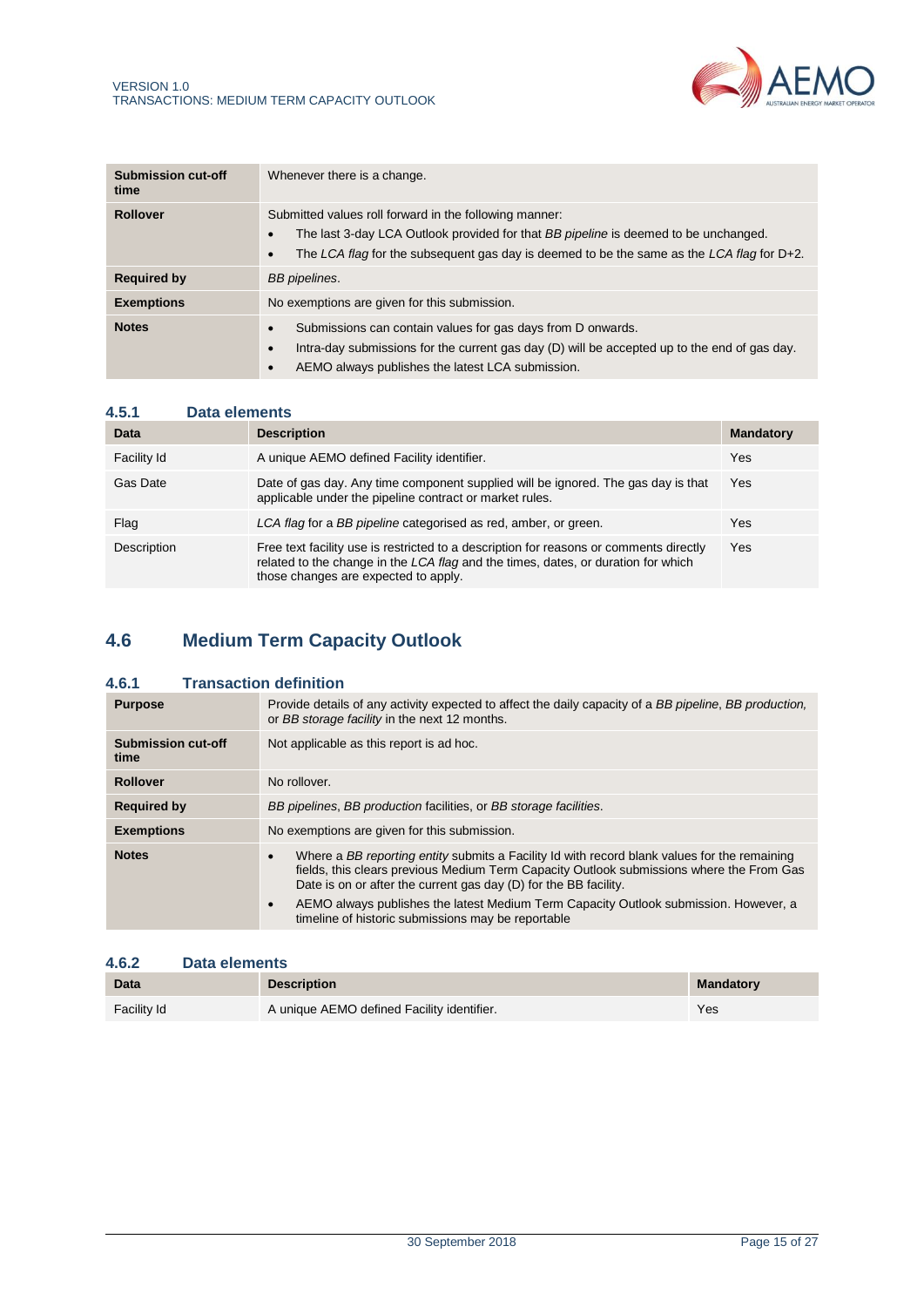

| Data                        | <b>Description</b>                                                                                                                                                                                                                                                                                                                                                                                                      | <b>Mandatory</b>                                                                                                                                                                                                               |
|-----------------------------|-------------------------------------------------------------------------------------------------------------------------------------------------------------------------------------------------------------------------------------------------------------------------------------------------------------------------------------------------------------------------------------------------------------------------|--------------------------------------------------------------------------------------------------------------------------------------------------------------------------------------------------------------------------------|
| From Gas Date               | Date of gas day. Any time component supplied is ignored. The gas day is<br>that applicable under the pipeline contract or market rules.                                                                                                                                                                                                                                                                                 | Conditional<br>This field can be left<br>blank if all other<br>fields (excluding<br>Facility Id) are also<br>left blank. This<br>clears all existing<br>future dated<br>Medium Term<br><b>Capacity Outlook</b><br>submissions. |
| To Gas Date                 | Date of gas day. Any time component supplied is ignored. The gas day is<br>that applicable under the pipeline contract or market rules.                                                                                                                                                                                                                                                                                 | Conditional<br>This field can be left<br>blank if all other<br>fields (excluding<br>Facility Id) are also<br>left blank. This<br>clears all existing<br>future dated<br>Medium Term<br><b>Capacity Outlook</b><br>submissions. |
| <b>Capacity Type</b>        | Capacity type can be either:<br>Storage: Holding capacity in storage, or<br>$\bullet$<br>MDQ: Daily maximum firm capacity (name plate) under the expected<br>$\bullet$<br>operating conditions adjusted for any facility that is 'mothballed',<br>decommissioned or down-rated and / or cannot be recalled within 1<br>week, planned maintenance excepted. Reflects any long terms<br>changes (greater than 12 months). | Conditional<br>This field can be left<br>blank if all other<br>fields (excluding<br>Facility Id) are also<br>left blank. This<br>clears all existing<br>future dated<br>Medium Term<br><b>Capacity Outlook</b><br>submissions. |
| <b>Outlook Quantity</b>     | Capacity Outlook quantity.                                                                                                                                                                                                                                                                                                                                                                                              | Conditional<br>This field can be left<br>blank if all other<br>fields (excluding<br>Facility Id) are also<br>left blank. This<br>clears all existing<br>future dated<br>Medium Term<br>Capacity Outlook<br>submissions.        |
| <b>Flow Direction</b>       | Indicates whether the capacity is for a BB storage facility's capacity for<br>injecting into or withdrawing from a BB pipeline. Flow Direction can be:<br>Receipt: The flow of gas into the BB storage facility, or<br>Delivery: The flow of gas out of the BB storage facility.<br>$\bullet$                                                                                                                           | Conditional<br>This field is<br>mandatory for BB<br>storage facilities<br>with a MDQ<br>Capacity Type.<br>Otherwise leave this<br>blank.                                                                                       |
| <b>Capacity Description</b> | Free text to describe the meaning of the capacity number provided,<br>including a description of material factors that impact the capacity number<br>and any other relevant information.                                                                                                                                                                                                                                | Conditional<br>This information is<br>mandatory for BB<br>pipeline<br>submissions with a<br><b>MDQ Capacity</b><br>Type. Otherwise<br>leave this blank.                                                                        |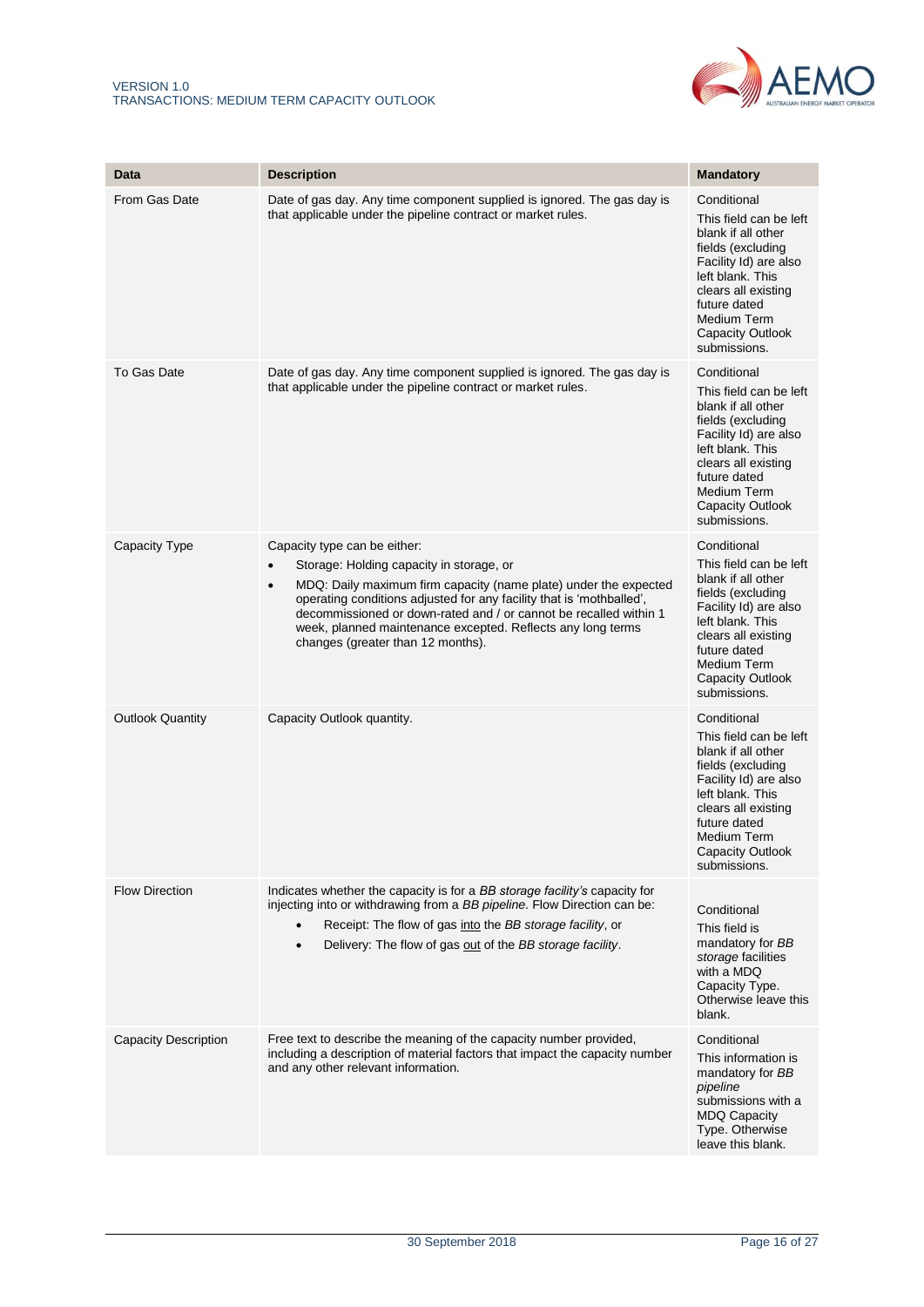

| Data              | <b>Description</b>                                                                                                                                                                                                                                                                                           | <b>Mandatory</b>                                                                                                                                         |
|-------------------|--------------------------------------------------------------------------------------------------------------------------------------------------------------------------------------------------------------------------------------------------------------------------------------------------------------|----------------------------------------------------------------------------------------------------------------------------------------------------------|
| Receipt Location  | The Connection Point Id that best represents the receipt location. In<br>conjunction with the Delivery location, this will indicate direction and<br>location of the capacity.                                                                                                                               | Conditional<br>This information is<br>mandatory for BB<br>pipeline<br>submissions with a<br><b>MDQ Capacity</b><br>Type. Otherwise<br>leave this blank.  |
| Delivery Location | The Connection Point Id that best represents the delivery location. In<br>conjunction with the receipt location, this will indicate direction and location<br>of the capacity.                                                                                                                               | Conditional<br>This information is<br>mandatory for BB<br>pipelines<br>submissions with a<br><b>MDQ Capacity</b><br>Type. Otherwise<br>leave this blank. |
| Description       | Free text facility use is restricted to a description for reasons or comments<br>directly related to the outlook quantity or the change in quantity provided in<br>relation to a BB facility and the times, dates, or duration for which those<br>quantities or changes in quantities are expected to apply. | Conditional<br>This field can be left<br>blank if all other<br>fields (excluding<br>Facility Id) are also<br>left blank.                                 |

### **4.6.3 Requirements**

- Outlook Quantity values must be submitted in TJs accurate to three decimal places.
- <span id="page-16-1"></span>• *BB pipelines* are required to submit capacities for each direction in which natural gas can be transported on the pipeline. An Outlook Quantity must be submitted with a Capacity Description and the Delivery and Receipt Points. Note that for complex pipeline facilities that involve more than two directions of flow, more than two capacities may be required.
- *BB storage facilities* are required to report capacity for receipts into, and deliveries from, the *BB storage facility* as well as the quantity of natural gas that can be held in storage.
- Where a facility's capacity is reduced to zero, a zero value must be submitted.
- On submission of an Medium Term Capacity Outlook, all existing submissions for a facility, where the start date is on or after the current gas day, shall be deleted and replaced with the new submission. Active Medium Term Capacity Outlooks where the start date is before the current gas day and the end date is on or after the current gas day will be end dated to the current gas day-1.
- Participants shall have the ability to delete all existing Medium Term Capacity Outlook submissions for a facility by submitting a record with the Facility ID and blank values for the remaining fields. This will delete all Medium Term Capacity Outlook submissions for the specified facility where the start date is on or after the current gas day, and will also end date any active Medium Term Capacity Outlook submissions.
- Historical records where the Medium Term Capacity Outlook end date is before the current gas day cannot be modified or deleted.*Submissions* must only contain *BB pipelines*, *BB production* facilities, or *BB storage facilities* operated by the *BB reporting entity.*

# <span id="page-16-0"></span>**4.7 Nameplate Rating**

| <b>Purpose</b> | Provide the nameplate rating of each BB facility annually or information about any planned<br>permanent capacity reduction or expansion due to modification of the BB facility. With respect to<br>production capacity, Standing Capacity should take long term field performance trends into<br>account. |
|----------------|-----------------------------------------------------------------------------------------------------------------------------------------------------------------------------------------------------------------------------------------------------------------------------------------------------------|
|----------------|-----------------------------------------------------------------------------------------------------------------------------------------------------------------------------------------------------------------------------------------------------------------------------------------------------------|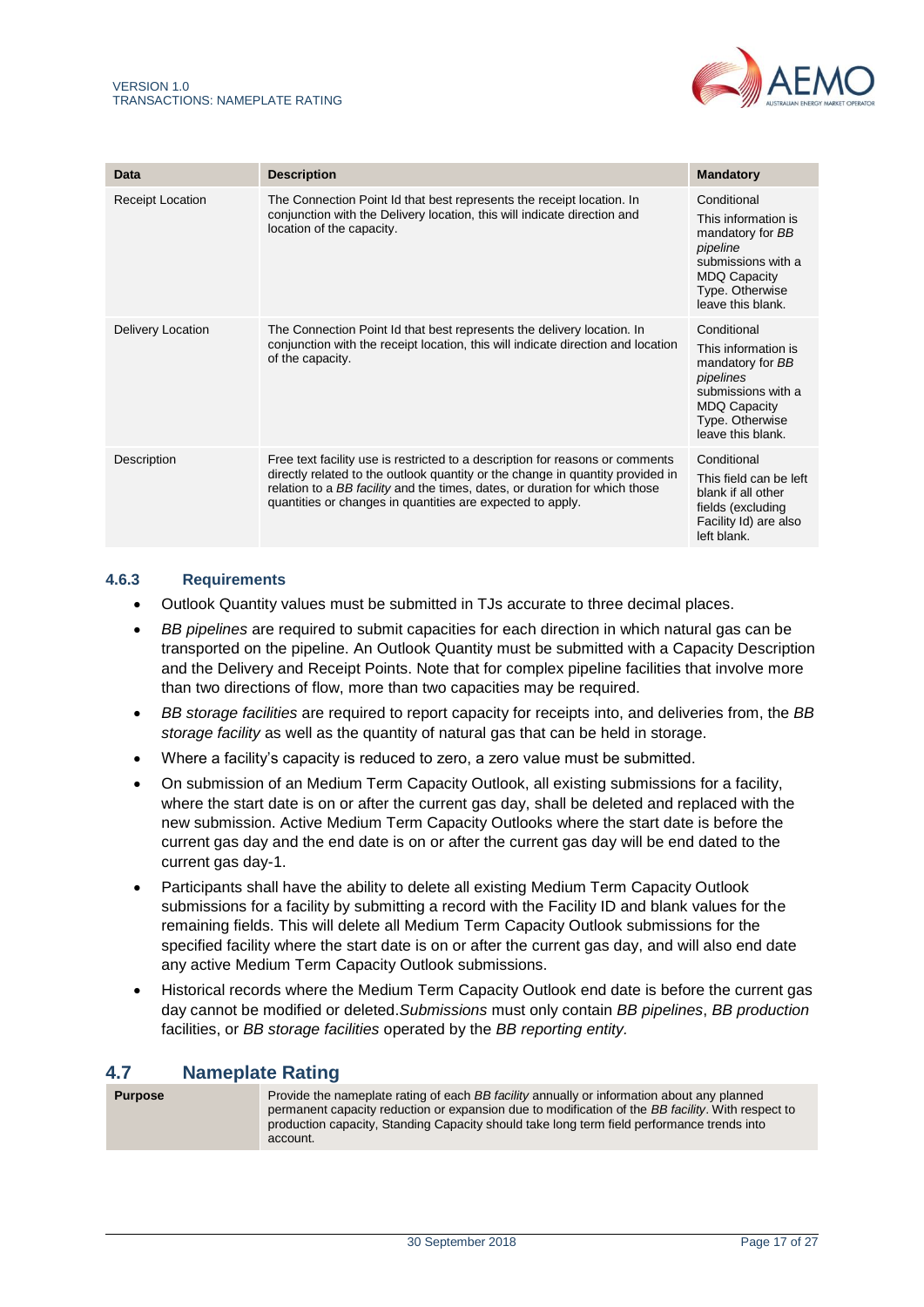

| <b>Submission cut-off</b><br>time | 31 March annually and whenever the standing capacity changes.     |
|-----------------------------------|-------------------------------------------------------------------|
| <b>Rollover</b>                   | No rollover.                                                      |
| <b>Required by</b>                | BB pipelines, BB production facilities, or BB storage facilities. |
| <b>Exemptions</b>                 | No exemptions are given for this submission.                      |

# **4.7.1 Data elements**

| Data                        | <b>Description</b>                                                                                                                                                                                                                                                                                                                                                                                         | <b>Mandatory</b>                                                                                          |
|-----------------------------|------------------------------------------------------------------------------------------------------------------------------------------------------------------------------------------------------------------------------------------------------------------------------------------------------------------------------------------------------------------------------------------------------------|-----------------------------------------------------------------------------------------------------------|
| Facility Id                 | A unique AEMO defined Facility identifier.                                                                                                                                                                                                                                                                                                                                                                 | Yes                                                                                                       |
| Capacity Type               | Capacity type can be either:<br>Storage: Holding capacity in storage, or<br>MDQ: Daily maximum firm capacity (name plate) under the<br>$\bullet$<br>expected operating conditions adjusted for any facility that is<br>'mothballed', decommissioned or down-rated and / or cannot be<br>recalled within 1 week, planned maintenance excepted. Reflects<br>any long terms changes (greater than 12 months). | Yes                                                                                                       |
| <b>Capacity Quantity</b>    | Standing capacity quantity.                                                                                                                                                                                                                                                                                                                                                                                | Yes                                                                                                       |
| <b>Flow Direction</b>       | Indicates whether the capacity is for a BB storage facility's capacity for<br>injecting into or withdrawing from a BB pipeline. Flow Direction can be:<br>Receipt: The flow of gas into the BB storage facility, or<br>Delivery: The flow of gas out of the BB storage facility.<br>$\bullet$                                                                                                              | Conditional<br>This field is<br>mandatory for BB<br>storage facilities.<br>Otherwise leave this<br>blank. |
| <b>Capacity Description</b> | Free text to describe the meaning of the capacity number provided,<br>including a description of material factors that impact the capacity<br>number and any other relevant information.                                                                                                                                                                                                                   | Conditional<br>This information is<br>mandatory for BB<br>pipelines. Otherwise<br>leave this blank.       |
| <b>Receipt Location</b>     | The Connection Point ID for the receipt location. In conjunction with the<br>Delivery point, this will indicate direction and location of the capacity.                                                                                                                                                                                                                                                    | Conditional<br>This information is<br>mandatory for BB<br>pipelines. Otherwise<br>leave this blank.       |
| Delivery Location           | The Connection Point ID for the delivery location. In conjunction with the<br>Receipt point, this will indicate direction and location of the capacity.                                                                                                                                                                                                                                                    | Conditional<br>This information is<br>mandatory for BB<br>pipelines. Otherwise<br>leave this blank.       |
| <b>Effective Date</b>       | Gas day date that corresponding record takes effect. Any time<br>component supplied will be ignored.                                                                                                                                                                                                                                                                                                       | Yes                                                                                                       |
| Description                 | Free text facility use is restricted to a description for reasons or<br>comments directly related to the quantity or the change in quantity<br>provided in relation to a BB facility (such as daily production data,<br>nameplate rating, LCA flag, etc.), and the times, dates, or duration for<br>which those quantities or changes in quantities are expected to apply.                                 | Yes                                                                                                       |

## **4.7.2 Requirements**

- Capacity Quantity must be submitted in TJs accurate to three decimal places.
- *BB pipelines* are required to submit capacities for each direction in which natural gas can be transported on the pipeline. A Capacity Quantity must be submitted with a Capacity Description and the Delivery and Receipt Points. Note that for complex pipeline facilities that involve more than two directions of flow, more than two capacities may be required.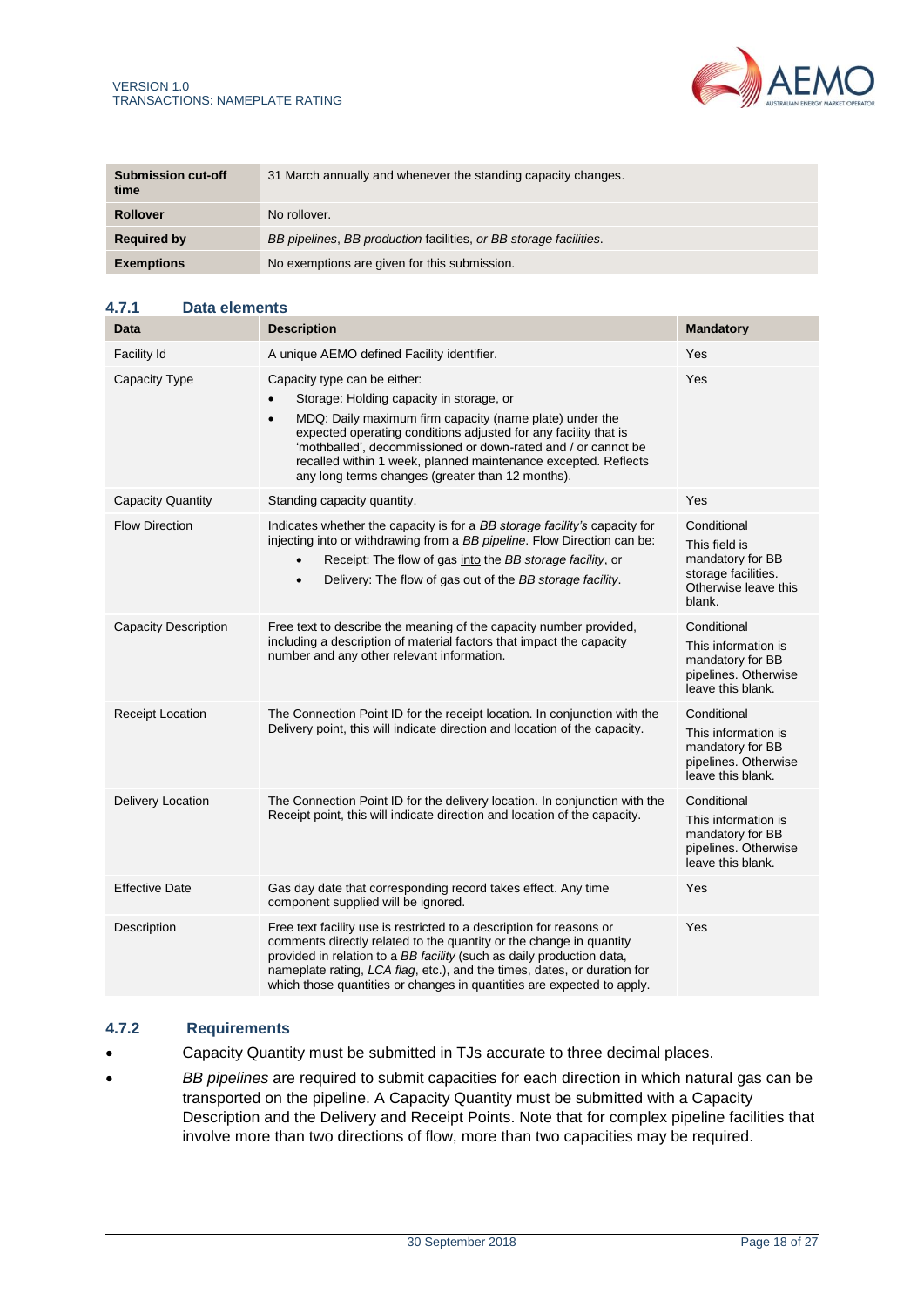

- <span id="page-18-1"></span>• *BB storage facilities* are required to report capacity for receipts into, and deliveries from, the *BB storage facility* as well as the quantity of natural gas that can be held in storage.
- Submissions must only contain *BB pipelines*, *BB production* facilities, or BB storage facilities operated by the *BB reporting entity*.

# <span id="page-18-0"></span>**4.8 Nominations and Forecasts**

| <b>Purpose</b>                    | For BB pipelines forming part of a Declared Transmission System, provide on each gas day, the<br>aggregated scheduled injections and aggregated scheduled withdrawals at each controllable<br>system point for $D$ to $D+2$ .<br>For all other BB facility operators, provide on each gas day D the aggregated nominated and<br>forecast injections and aggregated nominated and forecast withdrawals for D to D+6. |
|-----------------------------------|---------------------------------------------------------------------------------------------------------------------------------------------------------------------------------------------------------------------------------------------------------------------------------------------------------------------------------------------------------------------------------------------------------------------|
| <b>Submission cut-off</b><br>time | For storage facilities providing nominations, one hour after the start of gas day D. For storage<br>facilities providing forecast information and for other facilities in all cases, 9:00pm on gas day D                                                                                                                                                                                                            |
| <b>Rollover</b>                   | No rollover.                                                                                                                                                                                                                                                                                                                                                                                                        |
| <b>Required by</b>                | BB pipelines, BB production facilities, and BB storage facilities.                                                                                                                                                                                                                                                                                                                                                  |
| <b>Exemptions</b>                 | Two facilities connected to a single connection point may both be registered by AEMO. If one of<br>these facilities is exempt from reporting flows for the connection point, submissions from that Facility<br>ID are not mandatory.                                                                                                                                                                                |
| <b>Notes</b>                      | Submissions may contain data for the current gas day, which are intra-day changes to<br>$\bullet$<br>nominations and forecasts. Intra-day submissions are accepted four hours after the close of gas<br>day D until midday on the gas day after $(D+1)$ .<br>AEMO always publish the latest Delivery Nomination submission. However, a timeline of historic<br>$\bullet$<br>submissions may be reportable.          |

| 4.8.1<br>Data elements     |                                                                                                                                              |                                                                                                                     |
|----------------------------|----------------------------------------------------------------------------------------------------------------------------------------------|---------------------------------------------------------------------------------------------------------------------|
| Data                       | <b>Description</b>                                                                                                                           | <b>Mandatory</b>                                                                                                    |
| Gas Date                   | Date of gas day. Any time component supplied will be ignored. The gas day is that<br>applicable under the pipeline contract or market rules. | <b>Yes</b>                                                                                                          |
| <b>Facility ID</b>         | A unique AEMO defined Facility identifier.                                                                                                   | Yes                                                                                                                 |
| <b>Connection Point ID</b> | A unique AEMO defined connection point identifier.                                                                                           | Conditional<br><b>This</b><br>information is<br>mandatory for<br>BB pipelines.<br>Otherwise<br>leave this<br>blank. |
| <b>Flow Direction</b>      | Flow Direction can be:<br>Receipt: The flow of gas into the BB facility, or<br>Delivery: The flow of gas out of the BB facility.             | Yes                                                                                                                 |
| <b>Nomination Quantity</b> | Delivery Nomination quantity.                                                                                                                | Yes                                                                                                                 |

#### **4.8.2 Requirements**

- Nomination Quantity values greater than zero must be submitted in TJs accurate to three decimal places.
- Where a connection point supports bidirectional flows, Nomination Quantities must be provided separately for receipts and deliveries.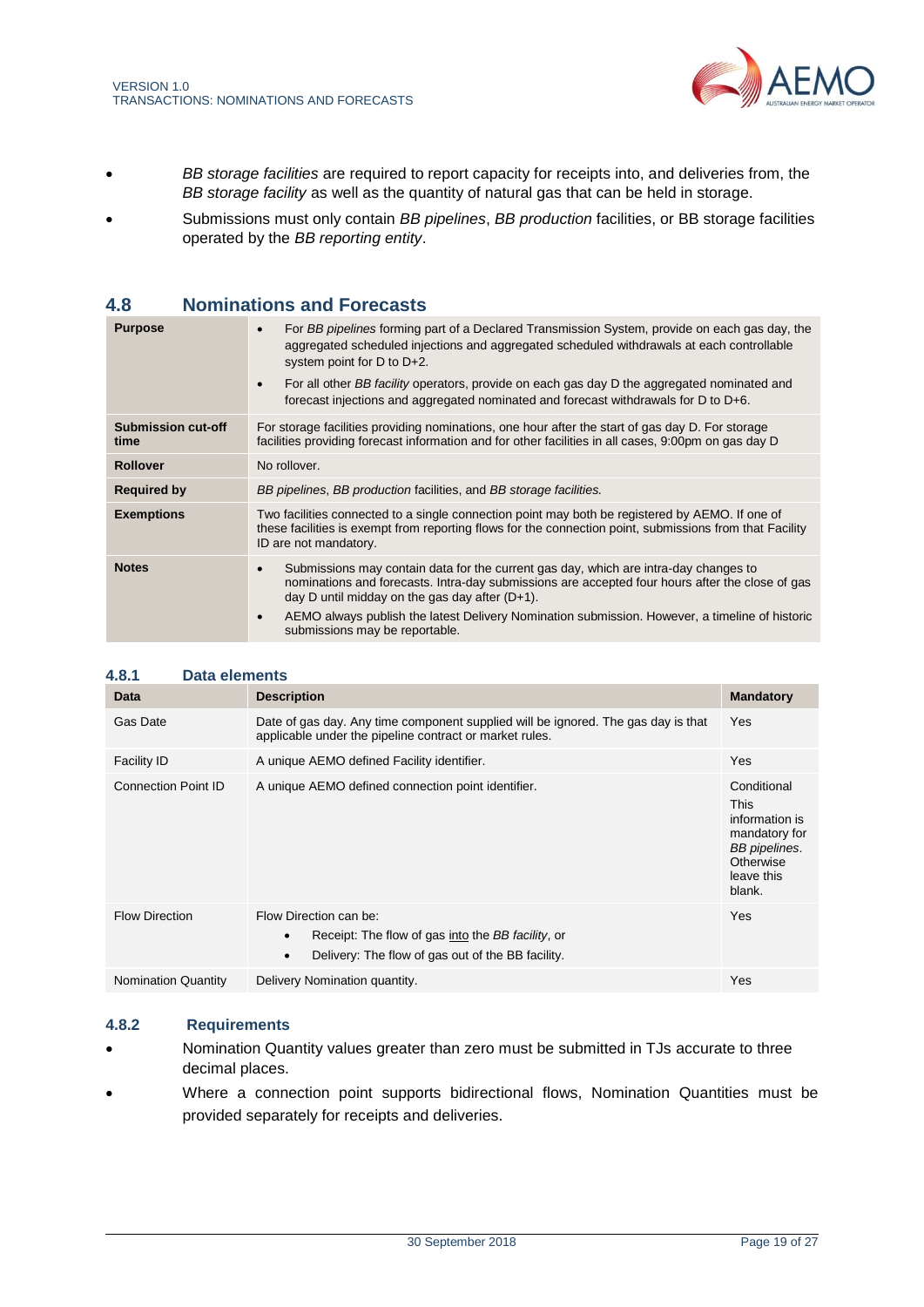

- Where there are zero receipts or zero deliveries at a connection point, a Nomination Quantity of zero must be submitted for the relevant direction.
- Where a connection point is unidirectional a Nomination Quantity for this direction, either as a receipt or delivery must be provided.
- Submitted connection points must be registered against the Facility ID during the connection point registration process.
- Submissions must only contain BB pipelines, BB production facilities, or BB storage facilities operated by the BB reporting entity.

# <span id="page-19-0"></span>**4.9 Secondary Pipeline Capacity Bid and Offer Summary**

| <b>Purpose</b>                    | Provide information on secondary pipeline capacity available for sale on BB pipelines. This is<br>limited to pipelines where the pipeline operator owns, controls, or operates a secondary pipeline<br>capacity trading platform. |
|-----------------------------------|-----------------------------------------------------------------------------------------------------------------------------------------------------------------------------------------------------------------------------------|
| <b>Submission cut-off</b><br>time | Every Monday at 7:00 pm.                                                                                                                                                                                                          |
| <b>Rollover</b>                   | No rollover.                                                                                                                                                                                                                      |
| <b>Required by</b>                | BB pipelines.                                                                                                                                                                                                                     |
| <b>Exemptions</b>                 | No exemptions are given for this submission.                                                                                                                                                                                      |
| <b>Notes</b>                      | On submission of Secondary Pipeline Capacity Bid and Offer Summary data, all bid and offer<br>summary data previously submitted by the operator shall be cleared and replaced with the<br>contents of the new submission.         |

| Data                      | <b>Description</b>                                                                                                                                   | <b>Mandatory</b> |
|---------------------------|------------------------------------------------------------------------------------------------------------------------------------------------------|------------------|
| Facility Id               | A unique AEMO defined Facility identifier.                                                                                                           | <b>Yes</b>       |
| <b>Buy Sell</b>           | Buy: The shipper is in a position to buy spare BB pipeline capacity.<br>Sell: The shipper is in a position to sell their spare BB pipeline capacity. | Yes              |
| <b>Available Quantity</b> | Available quantity of spare pipeline capacity.                                                                                                       | Yes              |
| Price                     | The price of spare pipeline capacity.                                                                                                                | No.              |
| From Gas Date             | Date of gas day. Any time component supplied is ignored. The gas day is<br>applicable under the pipeline contract or market rules.                   | <b>Yes</b>       |
| To Gas Date               | Date of gas day. Any time component supplied is ignored. The gas day is that<br>applicable under the pipeline contract or market rules.              | Yes              |
| <b>Receipt Location</b>   | Connection Point Id of the location where gas is injected into the pipeline.                                                                         | Yes              |
| Delivery Location         | Connection Point Id of the location where gas is withdrawn from the pipeline.                                                                        | Yes              |
| <b>Contact Details</b>    | Details of the relevant shipper contact person such as name and phone number.                                                                        | <b>Yes</b>       |

## **4.9.2 Requirements**

**4.9.1 Data elements**

- Available Quantity shall be submitted in TJs accurate to three decimal places.
- Price shall be submitted in \$/GJ.
- Submitted connection points must be registered against the Facility Id during the connection point registration process.
- Submissions must only contain *BB pipelines* operated by the *BB reporting entity*.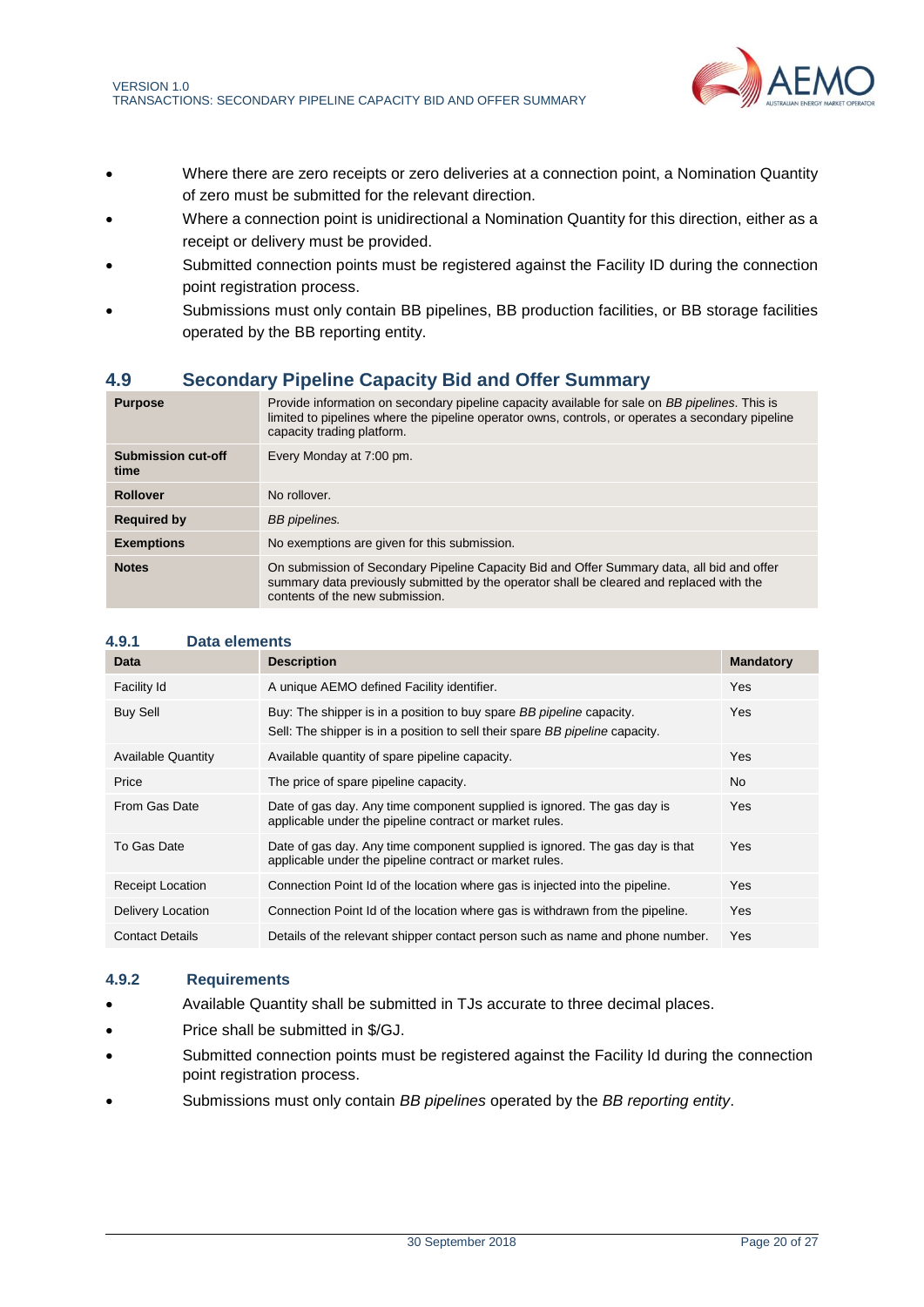

# <span id="page-20-2"></span><span id="page-20-0"></span>**4.10 Secondary Pipeline Capacity Trade Summary**

| <b>Purpose</b>                    | Provide information on secondary pipeline capacity trades that have occurred. This is limited to BB<br>pipelines where the pipeline operator owns, controls, or operates a secondary pipeline capacity<br>trading platform |
|-----------------------------------|----------------------------------------------------------------------------------------------------------------------------------------------------------------------------------------------------------------------------|
| <b>Submission cut-off</b><br>time | Every Monday at 7:00 pm.                                                                                                                                                                                                   |
| <b>Rollover</b>                   | No rollover.                                                                                                                                                                                                               |
| <b>Required by</b>                | BB pipelines.                                                                                                                                                                                                              |
| <b>Exemptions</b>                 | No exemptions are given for this submission.                                                                                                                                                                               |
| <b>Notes</b>                      | On submission of Secondary Pipeline Capacity Trader Summary data, all bid and offer summary<br>data previously submitted by the operator shall be replaced with the new submission data.                                   |

| 4.10.1<br>Data elements           |                                                                                                                                              |                  |
|-----------------------------------|----------------------------------------------------------------------------------------------------------------------------------------------|------------------|
| Data                              | <b>Description</b>                                                                                                                           | <b>Mandatory</b> |
| Facility Id                       | A unique AEMO defined Facility identifier.                                                                                                   | Yes              |
| Gas Date                          | Date of gas day. Any time component supplied will be ignored. The gas day is<br>that applicable under the pipeline contract or market rules. | Yes              |
| <b>Receipt Location</b>           | Connection Point Id of the location where gas is injected into the pipeline.                                                                 | Yes              |
| Delivery Location                 | Connection Point Id of the location where gas is withdrawn from the pipeline.                                                                | Yes              |
| Nameplate Capacity                | Nameplate capacity of the BB facility.                                                                                                       | Yes              |
| Daily Nominations                 | Daily aggregate quantity of gas nominated for delivery from the BB pipeline.                                                                 | Yes              |
| Daily Utilisation                 | Percentage of the BB pipeline capacity that is utilised per day.                                                                             | Yes              |
| <b>Available Capacity</b>         | Operational pipeline capacity minus nominations each day.                                                                                    | Yes              |
| Capacity On Offer                 | Sum of total capacity offered for sale.                                                                                                      | Yes              |
| Daily Capacity Traded             | Sum of total daily sold BB pipeline capacity.                                                                                                | Yes              |
| Daily Capacity                    | Operational capacity of the BB pipeline.                                                                                                     | <b>No</b>        |
| <b>Contracted Capacity</b>        | Firm contracted pipeline capacity.                                                                                                           | <b>No</b>        |
| Average Annual<br>Capacity Traded | Sum of total annual sold pipeline capacity divided by number of days, year to<br>date.                                                       | No.              |

# **4.10.2 Requirements**

- Capacity data shall be submitted in TJs accurate to three decimal places.
- Submitted connection points must be registered against the Facility Id during the connection point registration process.
- Submissions must only contain *BB pipelines* operated by the *BB reporting entity.*

# <span id="page-20-1"></span>**4.11 Uncontracted Capacity Outlook**

| <b>Purpose</b>                    | Provides information on:<br>Uncontracted primary pipeline capacity on BB pipelines for the next 12 months.<br>$\bullet$<br>Note: This does not include BB pipelines in the Declared Transmission System.<br>Uncontracted storage capacity on BB storage facilities for the next 12 months.<br>$\bullet$ |
|-----------------------------------|---------------------------------------------------------------------------------------------------------------------------------------------------------------------------------------------------------------------------------------------------------------------------------------------------------|
| <b>Submission cut-off</b><br>time | By 7:00 pm on the last gas day of each month.                                                                                                                                                                                                                                                           |
| <b>Rollover</b>                   | Submitted values roll forward in the following manner:                                                                                                                                                                                                                                                  |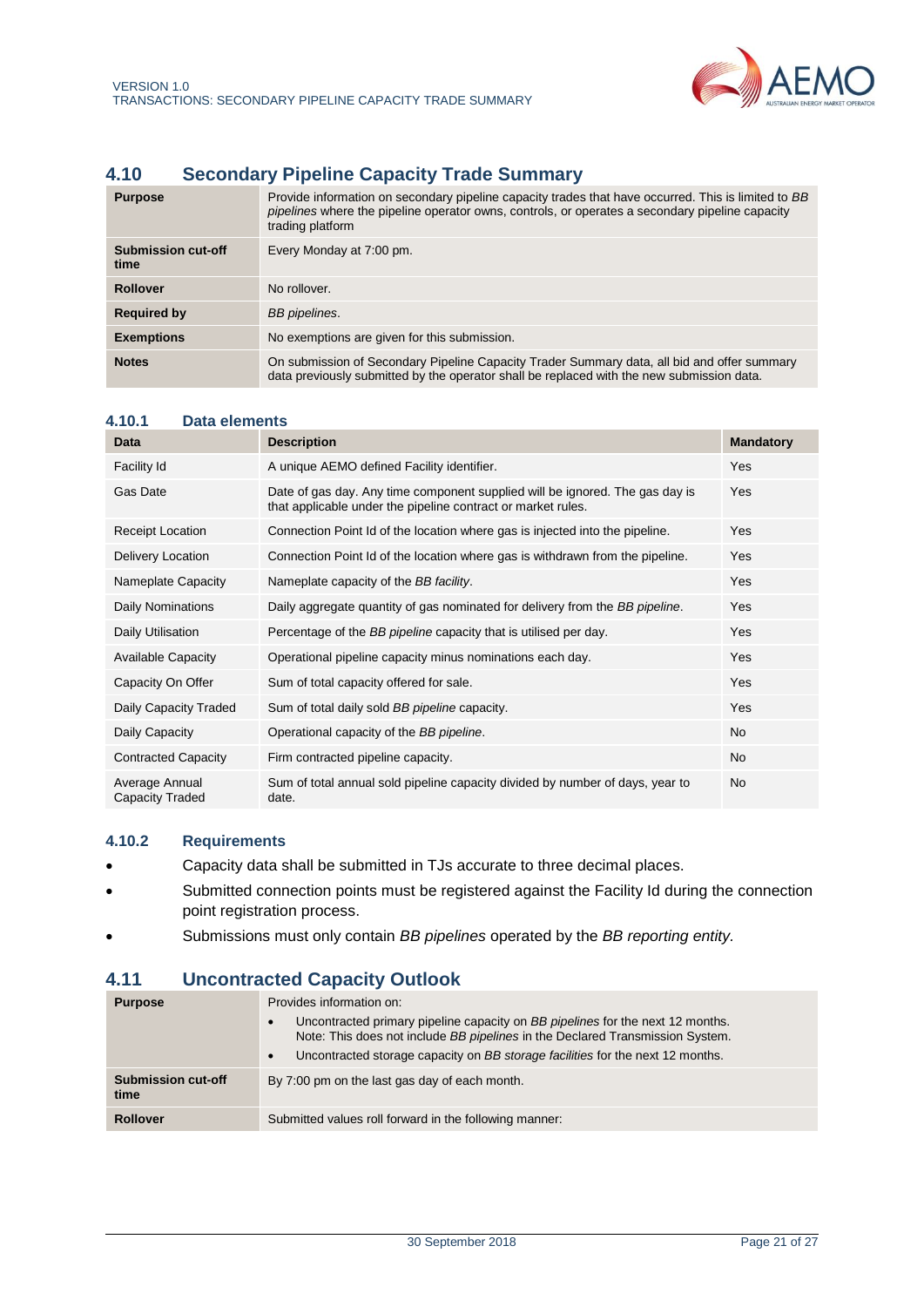

|                    | The Uncontracted Capacity Outlook data is deemed to be unchanged for each of the months<br>$\bullet$<br>specified in the most recent submission; and                                               |  |
|--------------------|----------------------------------------------------------------------------------------------------------------------------------------------------------------------------------------------------|--|
|                    | For subsequent months, the Uncontracted Capacity Outlook data is deemed to be the same<br>$\bullet$<br>as the data for the last month in the most recent Uncontracted Capacity Outlook submission. |  |
| <b>Required by</b> | BB pipelines and BB storage facilities.                                                                                                                                                            |  |
| <b>Exemptions</b>  | No exemptions are given for this submission.                                                                                                                                                       |  |

#### **4.11.1 Data elements**

| <b>Data</b>                 | <b>Description</b>                                                                                                                                                                                                                                                                                                                                                                                         | <b>Mandatory</b>                                                                                          |
|-----------------------------|------------------------------------------------------------------------------------------------------------------------------------------------------------------------------------------------------------------------------------------------------------------------------------------------------------------------------------------------------------------------------------------------------------|-----------------------------------------------------------------------------------------------------------|
| Facility Id                 | A unique AEMO defined Facility identifier.                                                                                                                                                                                                                                                                                                                                                                 | Yes                                                                                                       |
| <b>Outlook Month</b>        | The outlook month.                                                                                                                                                                                                                                                                                                                                                                                         | Yes                                                                                                       |
| <b>Outlook Year</b>         | The outlook year.                                                                                                                                                                                                                                                                                                                                                                                          | Yes                                                                                                       |
| Capacity Type               | Capacity type can be either:<br>Storage: Holding capacity in storage, or<br>MDQ: Daily maximum firm capacity (name plate) under the expected<br>$\bullet$<br>operating conditions adjusted for any Facility that is 'mothballed',<br>decommissioned or down-rated and / or cannot be recalled within 1<br>week, planned maintenance excepted. Reflects any long terms<br>changes (greater than 12 months). | Yes                                                                                                       |
| <b>Outlook Quantity</b>     | Capacity Outlook quantity.                                                                                                                                                                                                                                                                                                                                                                                 | Yes                                                                                                       |
| <b>Flow Direction</b>       | Indicates whether the capacity is for a BB storage facility's capacity for<br>injecting into or withdrawing from a BB pipeline. Flow Direction can be:<br>Receipt: The flow of gas into the BB storage facility, or<br>$\bullet$<br>Delivery: The flow of gas out of the BB storage facility.<br>$\bullet$                                                                                                 | Conditional<br>This field is<br>mandatory for BB<br>storage facilities.<br>Otherwise leave this<br>blank. |
| <b>Capacity Description</b> | Free text to describe the meaning of the capacity number provided,<br>including a description of material factors that impact the capacity number<br>and any other relevant information.                                                                                                                                                                                                                   | Conditional<br>This information is<br>mandatory for BB<br>pipelines. Otherwise<br>leave this blank.       |
| Receipt Location            | The Connection Point Id for the receipt location. In conjunction with the<br>Delivery point, this will indicate direction and location of the capacity.                                                                                                                                                                                                                                                    | Conditional<br>This information is<br>mandatory for BB<br>pipelines. Otherwise<br>leave this blank.       |
| Delivery Location           | The Connection Point Id for the delivery location. In conjunction with the<br>Receipt point, this will indicate direction and location of the capacity.                                                                                                                                                                                                                                                    | Conditional<br>This information is<br>mandatory for BB<br>pipelines. Otherwise<br>leave this blank.       |
| Description                 | Free text facility use is restricted to a description for reasons or comments<br>directly related to the quantity or the change in quantity provided in relation<br>to a BB facility (such as daily production data, nameplate rating, LCA flag,<br>etc.), and the times, dates, or duration for which those quantities or<br>changes in quantities are expected to apply.                                 | No                                                                                                        |

# **4.11.2 Requirements**

- Outlook Quantity must be submitted in TJs accurate to three decimal places.
- *BB pipelines* are required to submit capacities for each direction in which natural gas can be transported on the pipeline. An Outlook Quantity must be submitted with a Capacity Description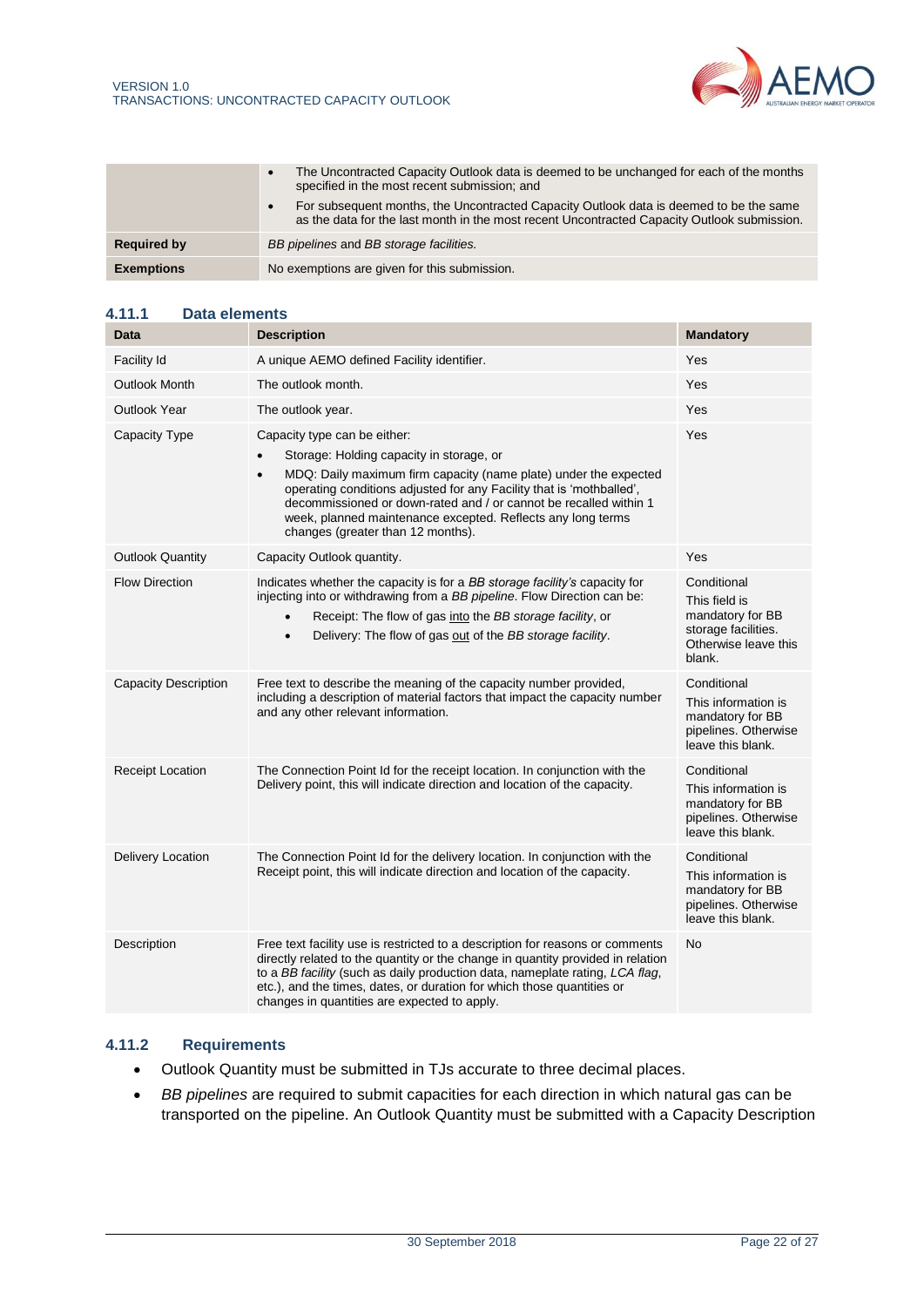

<span id="page-22-0"></span>and the Delivery and Receipt Points. Note that for complex pipeline facilities that involve more than two directions of flow, more than two capacities may be required.

- *BB storage facilities* are required to report capacity for receipts into, and deliveries from, the *BB storage facility* as well as the quantity of natural gas that can be held in storage.
- Where a facility's capacity is reduced to zero, a zero value must be submitted.
- Submissions must only contain *BB pipelines* or *BB storage facilities* operated by the *BB Reporting Entity*.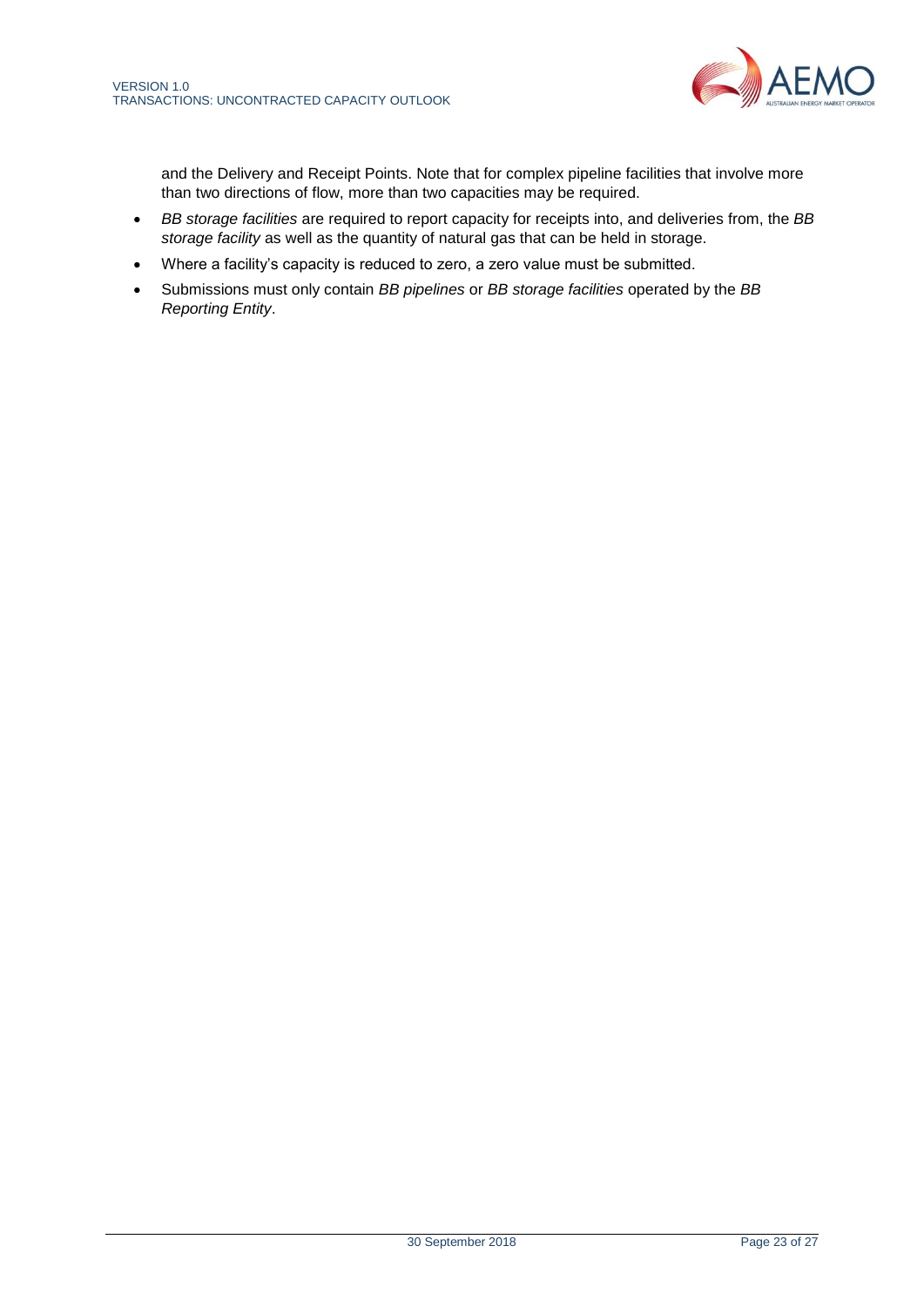

# <span id="page-23-0"></span>**5. DATA SUBMISSION METHODS**

This section describes the submission and validation process for uploading CSV content using the BB website, FTP, or JSON content through the RESTful interface.

AEMO will only offer FTP as a means for to submit transactions until September 30th 2019. Support for this submission method will not be extending past this date. *BB reporting entities* looking to automate submissions should transition to the HTTPS JSON content transfer mechanism.

# <span id="page-23-1"></span>**5.1 BB website file upload**

Submitting transaction data as a CSV file using the upload submissions feature available to Authorised users through the BB website URLs:

- Pre-production server: <http://preprod.gbb.aemo.com.au/>
- Production server: <http://gbb.aemo.com.au/>

#### **5.1.1 System requirements**

Use of the BB website CSV upload submission interface requires:

- Public internet access (AEMO network access is not required).
- Authorised user access to the BB Website.
- The BB Website supports the current and previous versions of Microsoft Internet Explorer (IE11/Edge) and Google Chrome.

#### **5.1.2 Uploading a CSV file using the BB website upload submission interface** *[Mechanism will be detailed when upon GBB redesign]*

# <span id="page-23-2"></span>**5.2 CSV file transfer using FTP**

#### **5.2.1 System requirements**

Use of the FTP data submission interface requires:

- Access credentials to the BB file server.
- Public internet access (AEMO network access is not required).
- FTP client software.

## **5.2.2 Uploading a CSV file using FTP**

To upload a CSV file using FTP:

1. Prepare a data file in CSV format utilising a text editor, or third party tool. Refer to [Transactionsf](#page-10-0)or transaction specifications and requirements.

When a text file with .CSV extension is opened in Microsoft Excel, the date format changes to dd-MM-YY that is incompatible with the AEMO date format specification YYYY-MM-dd.

- 2. Each CSV file can contain multiple records but only data pertaining to the transaction type specified in the <TRANSACTIONNAME> component of the filename.
- 3. Connect to one of the following FTP servers manually or using automated system/s by specifying a username and password.
	- Pre-production FTP server: [ftp.preprod.gbb.aemo.com.au](ftp://ftp.preprod.gbb.aemo.com.au/)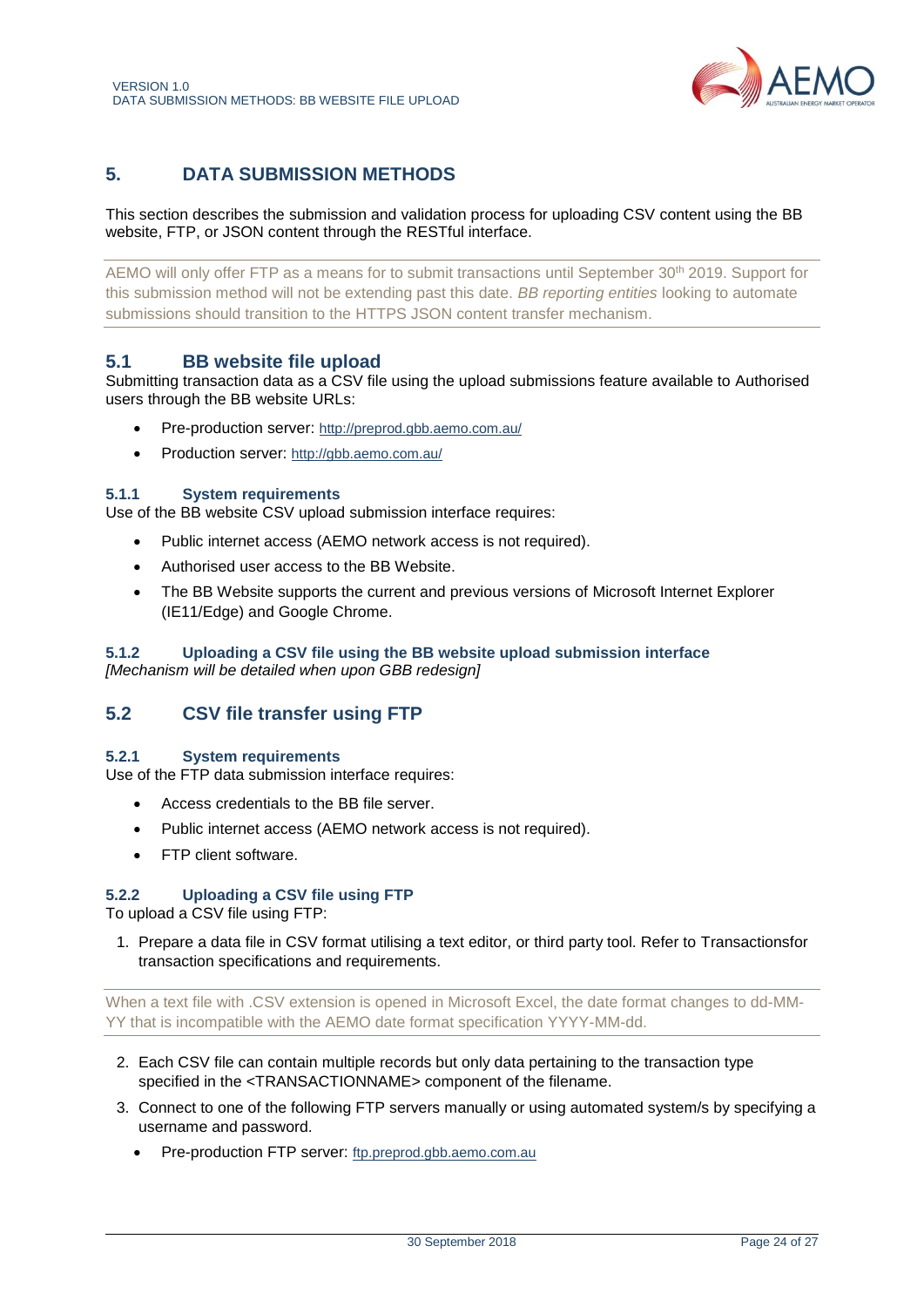

• Production FTP server: [ftp.gbb.aemo.com.au](ftp://ftp.gbb.aemo.com.au/)

AEMO recommends the use of PASSIVE mode for FTP connections.

Once connected, you are directed to the default directory.

- 4. Transfer the files using FTP into the "Upload" subdirectory within your organisation's FTP directory. The BB systems continually poll each 'Upload' subdirectory for any new files and processes them accordingly.
- 5. The files are validated and transaction success or failure is provided in the INT944 Transaction Log which is deposited in your organisation's FTP directory. The Transaction Log includes details of any error found within the submitted file/s.

Using FTP the CSV transaction file will only be accepted by the system if **all** its records have passed all validations.

### **5.2.3 Transaction acknowledgement**

A Transaction Log report is generated for each FTP file submission which is available in the *BB reporting entities* private FTP file directory. The Transaction Log files are retained in a *BB reporting entities* file directory for seven days. Files exceeding the retention period are automatically moved into the Archive folder.

If the CSV transaction file passed all validations, then the file is accepted and the Transaction Log file is generated with a success message and error code 0. If at least one record in the submitted CSV transaction file fails validation, then the file is rejected and the Transaction Log file is generated with a list of the error codes.

# <span id="page-24-0"></span>**5.3 RESTful web services**

Transaction data is submitted in a RESTful style by a HTTP POST request to BB submission URLs.

#### **5.3.1 System requirements**

Use of the RESTful interface through HTTPS requires:

- Access to MarketNet.
- An application to Base64 encode your User Rights Management (URM) username and password for authorisation.
- SSL authentication using digital certificates:
	- $\circ$  Digitally signed certificate: A digital certificate provided by the participant that is digitally signed by AEMO.
	- o e-Hub public certificate: AEMO's public key certificate.
	- $\circ$  Root certificate: Public key certificate that identifies the root certificate authority (CA).

For more information on how to obtain these certificates, see "SSL certificates" in the Guide to AEMO's e-Hub APIs.

## **1.1.1. HTTP POST request format**

A HTTP POST request consists of:

• HTTP request header attributes as shown in the following table.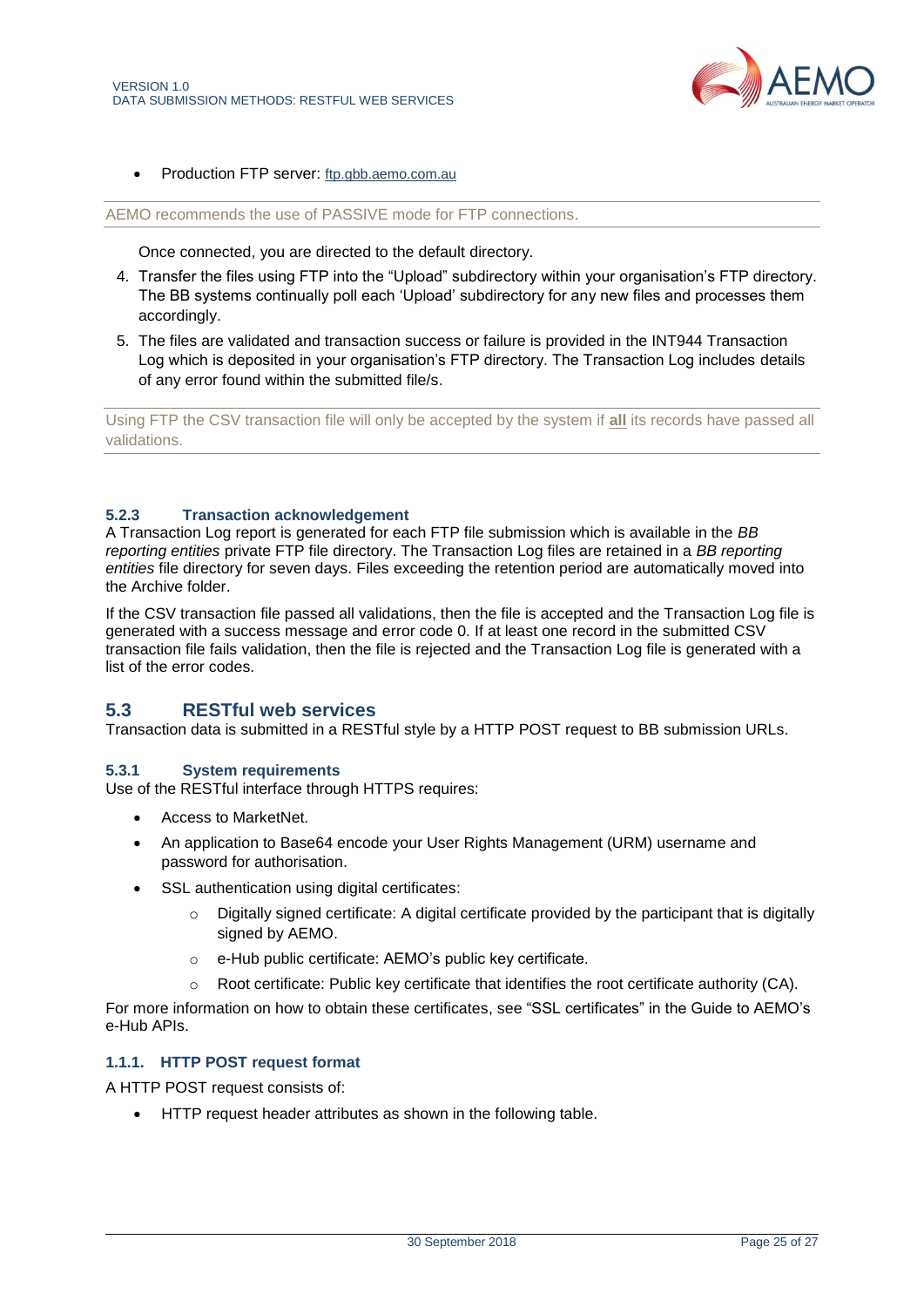

• Request body which contains the submission data in JSON objects and properties. It must only contain the content of a single transaction type.

| Table 1 |  | <b>HTTPS request header attributes</b> |
|---------|--|----------------------------------------|
|         |  |                                        |

| <b>Header parameter</b>         | <b>Description</b>                                                                                                                                                                                                      | <b>Allowed values / Example</b>                                                                                                                                                        |
|---------------------------------|-------------------------------------------------------------------------------------------------------------------------------------------------------------------------------------------------------------------------|----------------------------------------------------------------------------------------------------------------------------------------------------------------------------------------|
| Content-Type                    | HTTPS request format.                                                                                                                                                                                                   | Content-type: application/json                                                                                                                                                         |
| Accept                          | HTTPS response format.                                                                                                                                                                                                  | Accept: application/json                                                                                                                                                               |
| Content-Length                  | Content length of file. The value is<br>populated when the request is sent.                                                                                                                                             | Content-length: nnn                                                                                                                                                                    |
| $X-$<br>initiatingParticipantID | The participant ID                                                                                                                                                                                                      | x-initiatingParticipantID: 123456                                                                                                                                                      |
| x-market                        | The market type that the request applies.                                                                                                                                                                               | x-market: GBB                                                                                                                                                                          |
| Authorization                   | Specifies basic HTTP authentication<br>containing the Base64[1] encoded<br>username and password. The<br>participant's URM username and<br>password are concatenated with a colon<br>separator and then Base64 encoded. | Authorization: Basic<br>QFhQVC0wMDAwMzoyZWRmOGJhYS0wY2I0LTQwZj<br>ctOTIvMS0yODUxNmM4N2MxNjO=<br>(For URM username "@XPT-00003" and password<br>"2edf8baa-0cb4-40f7-9221-28516c87c164") |

An example of a Daily Storage HTTPS POST request is shown below.

```
Content-type: application/json
Accept: application/json
Content-length: nnn
Authorization: Basic QFhQVC0wMDAwMzoyZWRmOGJhYS0wY2I0LTQwZjctOTIyMS0yODUxNmM4N2MxNjQ=
x-initiatingParticipantID: 123456
x-market: GBB 
{
   "CompanyId": 94,
   "ItemList": [
     {
       "GasDate": "2018-12-01T00:00:00",
       "FacilityId": 530038,
       "ActualQuantity": 200.861
     }
   ]
}
```
Transaction data is only accepted by the system if **all** data passes validations.

## **1.1.2. HTTP response format**

The submission response from the server consists of two parts: the response status code and the response body. The response status codes returned by the BB are shown in the following table.